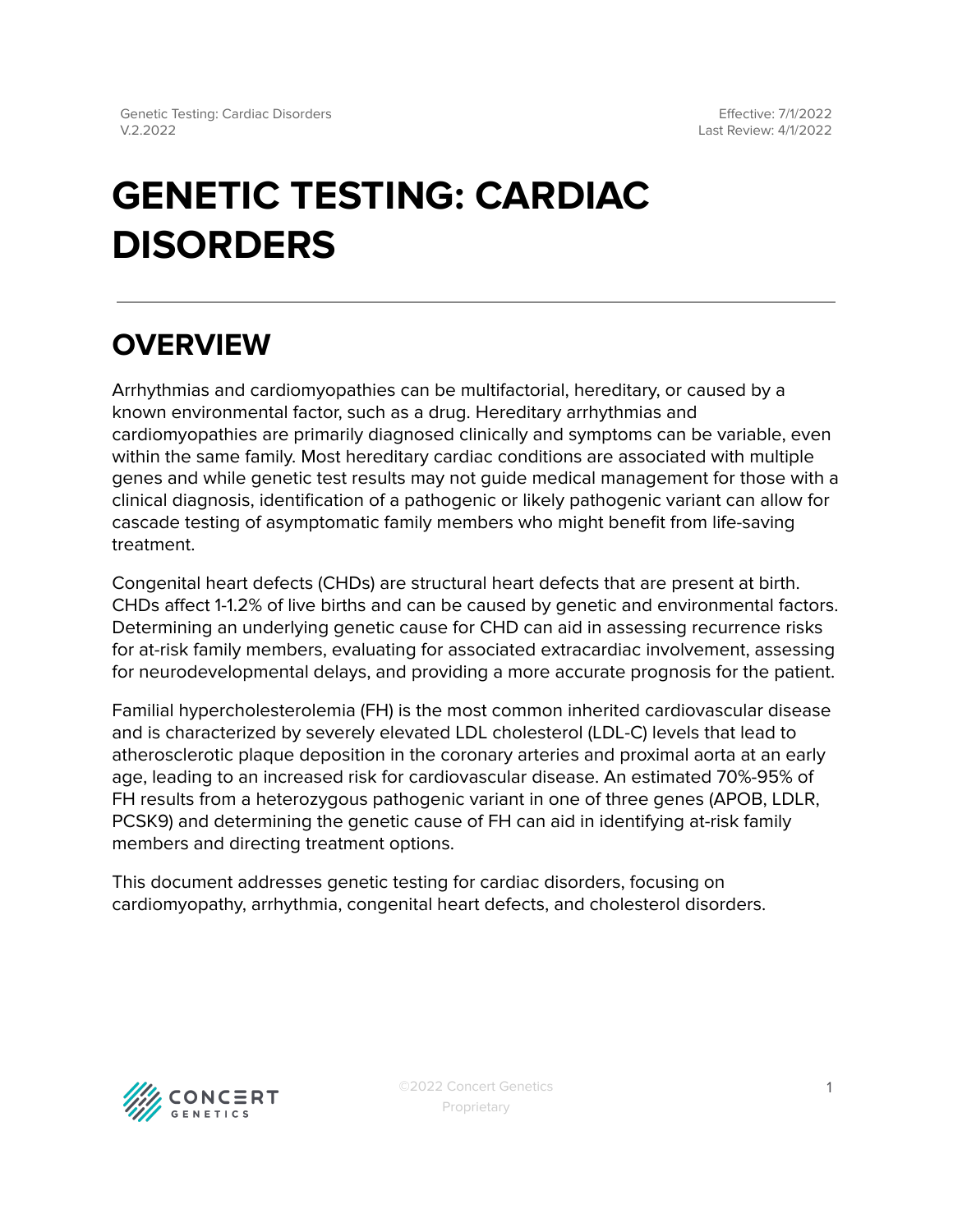# <span id="page-1-0"></span>**POLICY REFERENCE TABLE**

Below is a list of higher volume tests and the associated laboratories for each coverage criteria section. This list is not all inclusive.

| <b>Coverage Criteria</b><br><b>Sections</b>               | <b>Example Tests (Labs)</b>                                                                            | <b>Common</b><br><b>CPT Codes</b> | Common<br><b>ICD Codes</b>                                                                            | <b>Ref</b>                  |
|-----------------------------------------------------------|--------------------------------------------------------------------------------------------------------|-----------------------------------|-------------------------------------------------------------------------------------------------------|-----------------------------|
| <b>Known Familial</b><br><b>Variant Analysis</b>          | Targeted Mutation Analysis for a<br>Known Familial Variant                                             | 81403, S3862                      |                                                                                                       |                             |
| Comprehensive                                             | <b>CMNext (Ambry Genetics)</b>                                                                         | 81439                             | 142.0, 142.1,<br>142.2, 142.5,<br>142.8, 142.9,<br>Z13.71,<br>Z82.41,<br>Z82.49,<br>Z84.81,<br>Z84.89 | 2, 3, 4,<br>5, 7,<br>16, 21 |
| Cardiomyopathy<br>Panels                                  | Cardiomyopathy Panel (GeneDx)                                                                          |                                   |                                                                                                       |                             |
|                                                           | Comprehensive Cardiomyopathy<br>NGS Panel (Sequencing &<br>Deletion/Duplication) (Fulgent<br>Genetics) |                                   |                                                                                                       |                             |
|                                                           | Invitae Arrhythmogenic<br>Cardiomyopathy Panel - Primary +<br>Preliminary-Evidence Genes (Invitae)     |                                   |                                                                                                       |                             |
| Comprehensive                                             | Rhythm Next (Ambry Genetics)                                                                           | 81413, 81414                      | 145.81, 149.8,<br>Z13.71,<br>Z82.41,<br>Z82.49,<br>Z84.81,<br>Z84.89                                  | 5, 14,<br>16, 21            |
| <b>Arrhythmia Panels</b>                                  | Arrhythmia Panel (GeneDx)                                                                              |                                   |                                                                                                       |                             |
|                                                           | Comprehensive Arrhythmia NGS<br>Panel (Sequencing &<br>Deletion/Duplication) (Fulgent<br>Genetics)     |                                   |                                                                                                       |                             |
|                                                           | Invitae Arrhythmia Panel - Primary +<br>Preliminary-Evidence Genes (Invitae)                           |                                   |                                                                                                       |                             |
|                                                           | Genomic Unity Cardiac Ion<br>Channelopathies Analysis (Variantyx<br>lnc)                               | 0237U                             |                                                                                                       |                             |
| Comprehensive<br>Arrhythmia &<br>Cardiomyopathy           | Invitae Arrhythmia and<br>Cardiomyopathy Comprehensive<br>Panel - Primary Genes Only (Invitae)         | 81413, 81414,<br>81439            | 142.0, 142.1,<br>142.2, 142.5,<br>145.81, 149.8,<br>142.9, Z13.71,<br>Z82.41,<br>Z82.49,              | 5, 14,<br>16, 21            |
| (Sudden Cardiac or<br><b>Unexplained Death)</b><br>Panels | Cardiomyopathy and Arrhythmia<br>Panel, Sequencing and                                                 |                                   |                                                                                                       |                             |

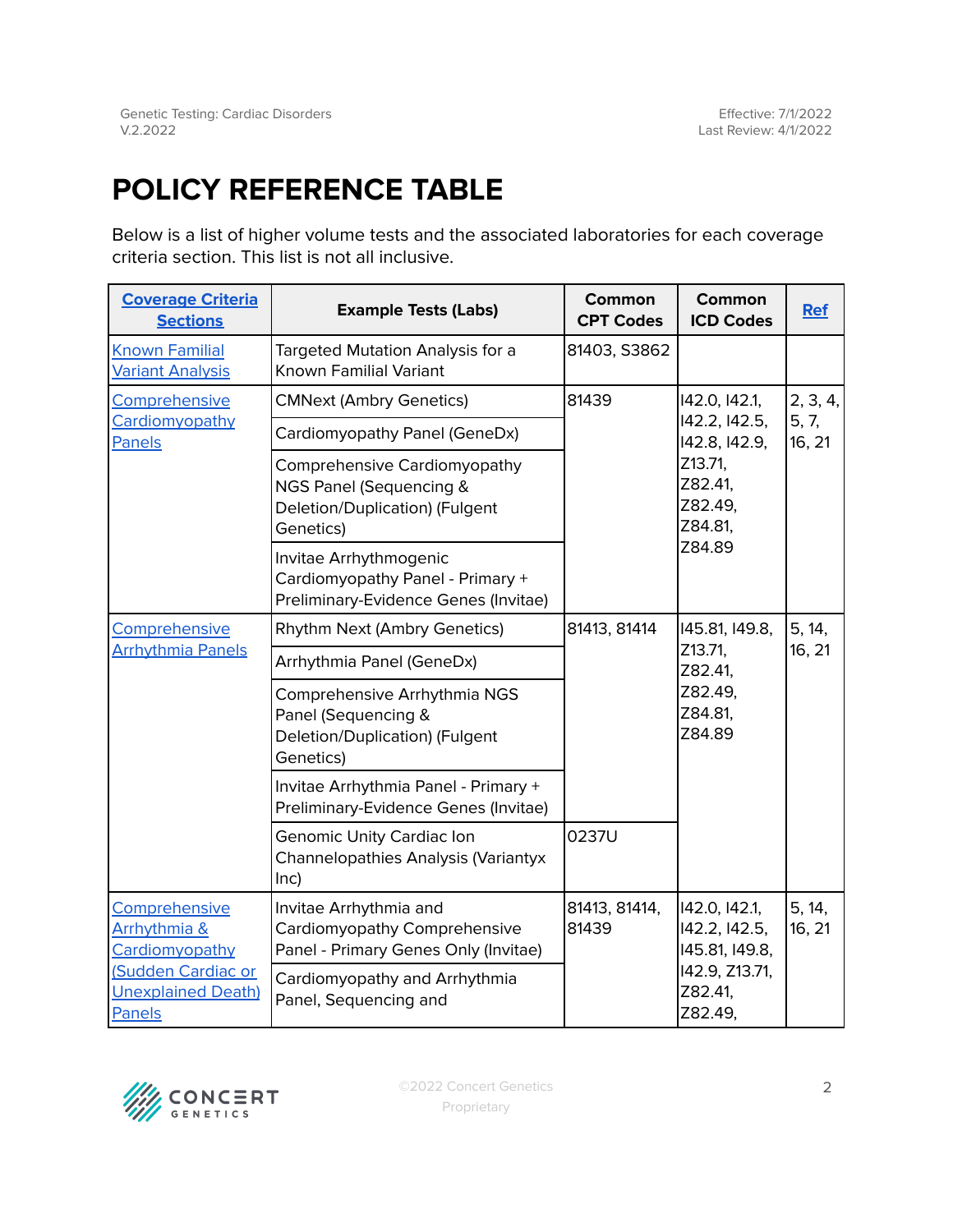|                                                                        | <b>Deletion/Duplication (ARUP</b><br>Laboratories)                                                     |                                                                   | Z84.81,<br>Z84.89                                                   |                      |
|------------------------------------------------------------------------|--------------------------------------------------------------------------------------------------------|-------------------------------------------------------------------|---------------------------------------------------------------------|----------------------|
|                                                                        | Pan Arrhythmia and Cardiomyopathy<br>Panel (133 genes) (Phosphorus, Inc.)                              |                                                                   |                                                                     |                      |
|                                                                        | Sudden Death Syndrome NGS Panel<br>(Sequencing & Deletion/Duplication)<br>(Fulgent Genetics)           |                                                                   |                                                                     |                      |
| <b>Hypertrophic Cardiomyopathy (HCM)</b>                               |                                                                                                        |                                                                   |                                                                     |                      |
| Hypertrophic<br>Cardiomyopathy<br>Panels                               | <b>Hypertrophic Cardiomyopathy Panel</b><br>(PreventionGenetics)                                       | 81439, S3865<br>Z82.41,<br>Z84.89                                 | 142.1, 142.2,<br>142.9, Z13.71,                                     | 1, 2, 3,<br>4, 5, 7, |
|                                                                        | Invitae Hypertrophic Cardiomyopathy<br>Panel - Primary Genes +<br>Preliminary-Evidence Genes (Invitae) |                                                                   | Z82.49,<br>Z84.81,                                                  | 16, 26               |
|                                                                        | Invitae Hypertrophic Cardiomyopathy<br>Panel - Primary Genes Only (Invitae)                            |                                                                   |                                                                     |                      |
|                                                                        | Hypertrophic Cardiomyopathy (HCM)<br>Panel (GeneDx)                                                    |                                                                   |                                                                     |                      |
|                                                                        | <b>HCMNext (Ambry Genetics)</b>                                                                        |                                                                   |                                                                     |                      |
| <b>Dilated Cardiomyopathy (DCM)</b>                                    |                                                                                                        |                                                                   |                                                                     |                      |
| <b>Dilated</b><br>Cardiomyopathy                                       | <b>Dilated Cardiomyopathy Panel</b><br>(PreventionGenetics)                                            | 81439                                                             | 142.0, 142.9,<br>Z13.71,<br>Z82.41,<br>Z82.49,<br>Z84.81,<br>Z84.89 | 2, 5,<br>6, 7, 8,    |
| <b>Panels</b>                                                          | Invitae Dilated Cardiomyopathy Panel<br>(Invitae)                                                      |                                                                   |                                                                     | 16                   |
|                                                                        | <b>Dilated Cardiomyopathy Panel</b><br>(GeneDx)                                                        |                                                                   |                                                                     |                      |
|                                                                        | <b>DCMNext (Ambry Genetics)</b>                                                                        |                                                                   |                                                                     |                      |
|                                                                        | <b>Arrhythmogenic Right Ventricular Cardiomyopathy (ARVC)</b>                                          |                                                                   |                                                                     |                      |
| Arrhythmogenic<br><b>Right Ventricular</b><br>Cardiomyopathy<br>Panels | Arrhythmogenic Right Ventricular<br>Cardiomyopathy (ARVC)/Dysplasia<br>Panel (PreventionGenetics)      | 81439<br>142.8, 142.9,<br>Z82.41,<br>Z82.49,<br>Z84.81,<br>Z84.89 | 5, 7, 9,<br>10, 16                                                  |                      |
|                                                                        | <b>ARVCNext (Ambry Genetics)</b>                                                                       |                                                                   |                                                                     |                      |
|                                                                        | Arrhythmogenic Right Ventricular<br>Cardiomyopathy Panel (GeneDx)                                      |                                                                   |                                                                     |                      |

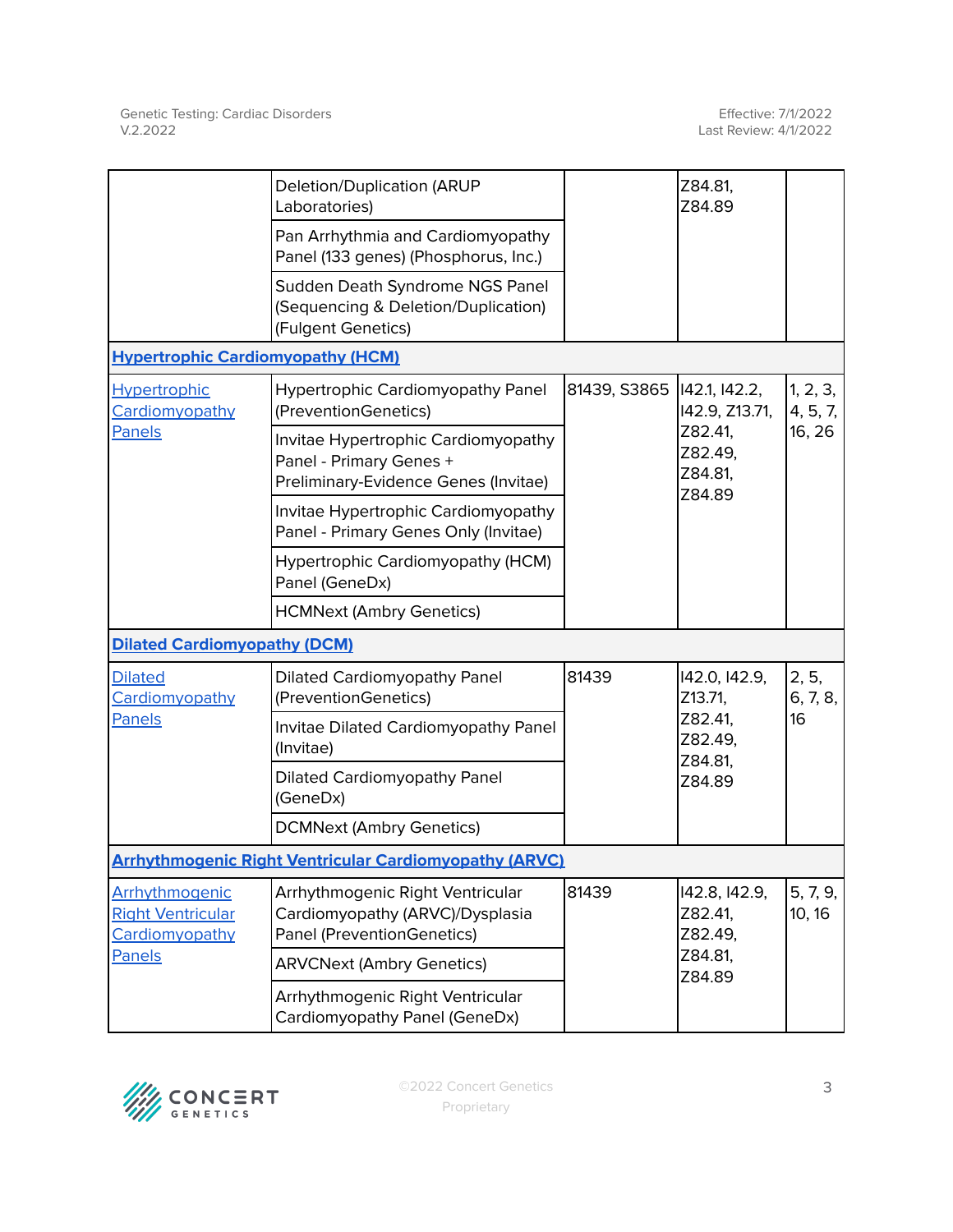|                                         | Arrhythmogenic Right Ventricular<br>Cardiomyopathy Panel - Primary<br>Genes Only (Invitae)                                                                |                        |                                           |                   |
|-----------------------------------------|-----------------------------------------------------------------------------------------------------------------------------------------------------------|------------------------|-------------------------------------------|-------------------|
| <b>Restrictive Cardiomyopathy (RCM)</b> |                                                                                                                                                           |                        |                                           |                   |
| Restrictive<br>Cardiomyopathy<br>Panels | Restrictive Cardiomyopathy (RCM)<br>Panel (Cincinnati Children's Hospital<br><b>Medical Center - Molecular Genetics</b><br>and Cytogenetics Laboratories) | 81439                  | 142.5, 142.8,<br>142.9, Z82.41,<br>Z82.49 | 5, 7, 16          |
|                                         | Restrictive Cardiomyopathy Panel (10<br>Genes) (Phosphorous, Inc.)                                                                                        |                        |                                           |                   |
|                                         | <b>Left Ventricular Non-Compaction Cardiomyopathy (LVNC)</b>                                                                                              |                        |                                           |                   |
| Left Ventricular<br>Non-Compaction      | Left Ventricular Non-Compaction<br>(LVNC) Panel (PreventionGenetics)                                                                                      | 81439                  | 142.8, 142.9,<br>Z82.41,                  | 5, 7,<br>15, 16   |
| Cardiomyopathy<br><b>Panels</b>         | Invitae Left Ventricular<br>Non-Compaction Panel - Primary<br>Genes Only (Invitae)                                                                        |                        | Z82.49,<br>Z84.81,<br>Z84.89              |                   |
|                                         | Invitae Left Ventricular<br>Non-Compaction Panel - Primary<br>Genes + Preliminary-Evidence Genes<br>(Invitae)                                             |                        |                                           |                   |
| <b>Long QT Syndrome (LQTS)</b>          |                                                                                                                                                           |                        |                                           |                   |
| <b>Long QT Syndrome</b><br>Panels       | Long QT Syndrome Panel<br>(PreventionGenetics)                                                                                                            | 81413, 81414,<br>S3860 | 145.81, Z13.71,<br>Z82.41,                | 5, 11,<br>14, 16, |
|                                         | LQTS Panel (GeneDx)                                                                                                                                       |                        | Z82.49,<br>Z84.81,                        | 25                |
|                                         | Invitae Long QT Syndrome Panel -<br>Primary Genes Only (Invitae)                                                                                          |                        | Z84.89                                    |                   |
|                                         | Invitae Long QT Syndrome Panel -<br>Primary Genes + Preliminary-Evidence<br>Genes (Invitae)                                                               |                        |                                           |                   |
|                                         | Long QT Syndrome Multi-Gene Panel,<br><b>Blood (Mayo Medical Laboratories)</b>                                                                            |                        |                                           |                   |
| <b>Short QT Syndrome (SQTS)</b>         |                                                                                                                                                           |                        |                                           |                   |
| <b>Short QT Syndrome</b><br>Panels      | Short QT Syndrome Panel<br>(PreventionGenetics)                                                                                                           | 81413, 81414           | Z13.71,<br>Z82.41,                        | 5, 14,<br>16, 25  |

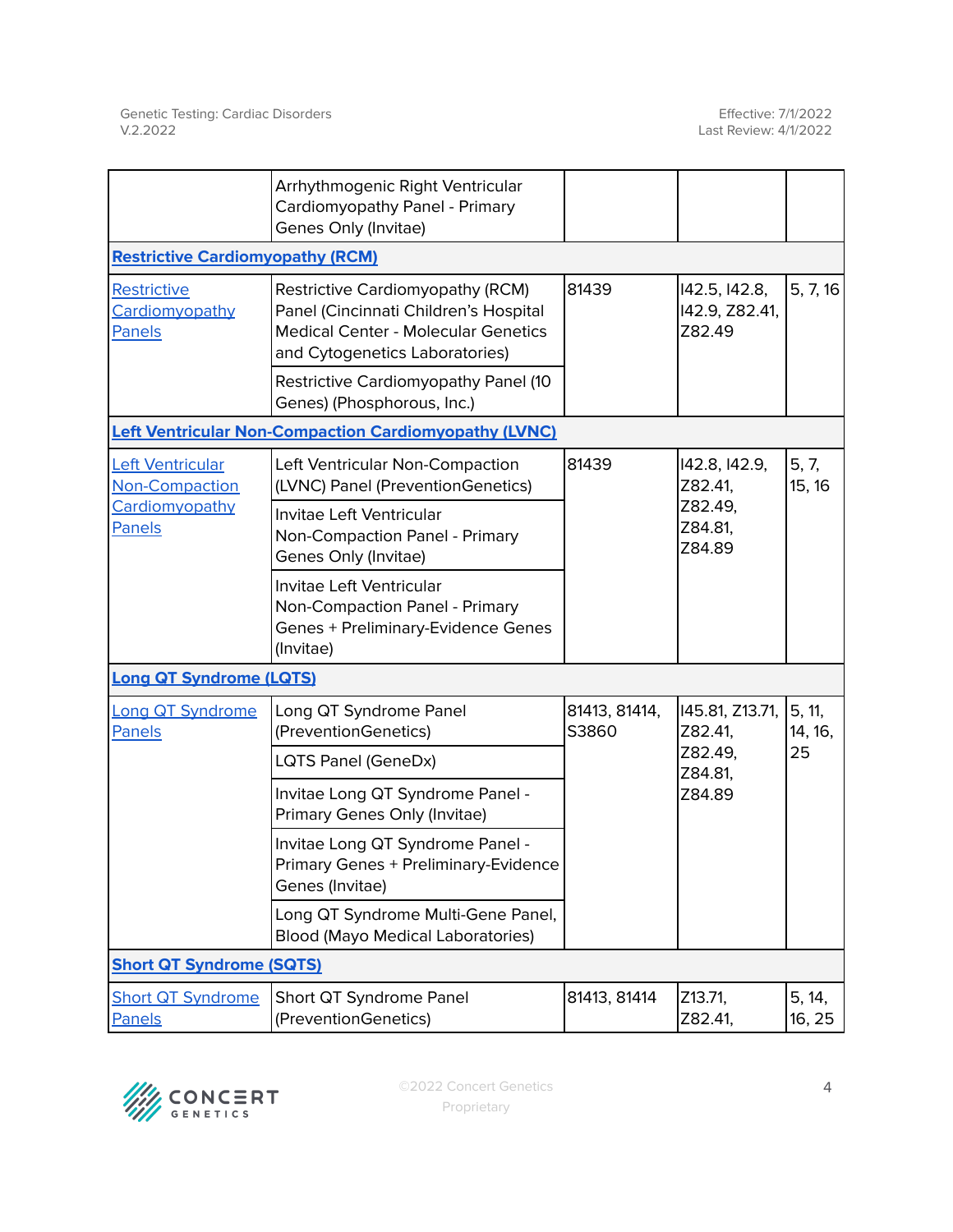|                                                        | <b>SQTS Panel (GeneDx)</b>                                                                   |                                                   | Z82.49,                       |                         |
|--------------------------------------------------------|----------------------------------------------------------------------------------------------|---------------------------------------------------|-------------------------------|-------------------------|
|                                                        | Invitae Short QT Syndrome Panel -<br>Primary Genes Only (Invitae)                            |                                                   | Z84.81,<br>Z84.89             |                         |
|                                                        | Invitae Short QT Syndrome Panel -<br>Primary Genes + Preliminary-Evidence<br>Genes (Invitae) |                                                   |                               |                         |
| <b>Brugada Syndrome (BrS)</b>                          |                                                                                              |                                                   |                               |                         |
| <b>Brugada Syndrome</b>                                | Brugada Panel (GeneDx)                                                                       | 81407, 81413,                                     | 149.8, Z13.71,                | 5, 12,                  |
| Panels or SCN5A<br><b>Variant Analysis</b>             | Invitae Brugada Syndrome Panel -<br>Primary Genes Only (Invitae)                             | 81414, S3861                                      | Z82.41,<br>Z82.49,<br>Z84.81, | 14, 16,<br>25           |
|                                                        | Invitae Brugada Syndrome Panel -<br>Primary Genes + Preliminary-Evidence<br>Genes (Invitae)  |                                                   | Z84.89                        |                         |
|                                                        | Brugada Syndrome Multi-Gene Panel,<br><b>Blood (Mayo Medical Laboratories)</b>               |                                                   |                               |                         |
|                                                        | <b>Catecholaminergic Polymorphic Ventricular Tachycardia (CPVT)</b>                          |                                                   |                               |                         |
| Catecholaminergic<br>Polymorphic<br>Ventricular        | Catecholaminergic Polymorphic<br>Tachycardia Panel<br>(PreventionGenetics)                   | 81413, 81414                                      | Z13.71,<br>Z82.41,<br>Z82.49, | 5, 13,<br>14, 16,<br>25 |
| <b>Tachycardia Panels</b>                              | Catecholaminergic Polymorphic<br>Tachycardia Panel (GeneDx)                                  |                                                   | Z84.81,<br>Z84.89             |                         |
|                                                        | Catecholaminergic Polymorphic<br>Tachycardia Panel (Invitae)                                 |                                                   |                               |                         |
|                                                        | <b>CPVTNext (Ambry Genetics)</b>                                                             |                                                   |                               |                         |
| <b>Familial Hypercholesterolemia (FH)</b>              |                                                                                              |                                                   |                               |                         |
| <b>Familial</b><br>Hypercholesterolemia<br>(FH) Panels | <b>FHNext (Ambry Genetics)</b>                                                               | 81401, 81405,<br>E78.01<br>81406, 81407,<br>81479 | 17, 18,                       |                         |
|                                                        | Familial Hypercholesterolemia NGS<br>Panel (Fulgent Genetics)                                |                                                   |                               | 19.20                   |
|                                                        | Invitae Familial Hypercholesterolemia<br>Panel - Primary Genes Only (Invitae)                |                                                   |                               |                         |
| <b>Congenital Heart Malformations</b>                  |                                                                                              |                                                   |                               |                         |

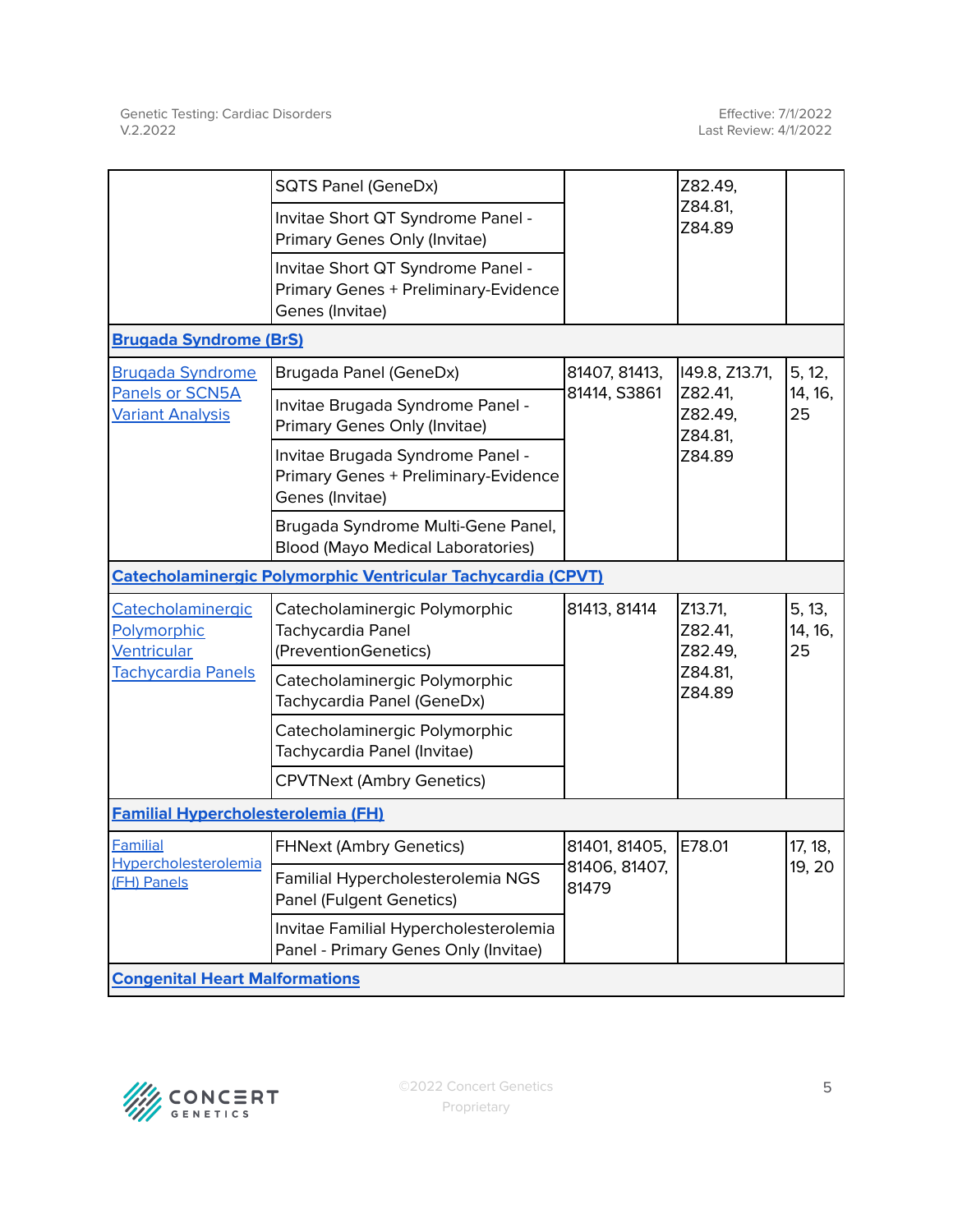| <b>Congenital Heart</b><br><b>Malformation Panels</b> | Comprehensive Congenital Heart<br>Disease Panel (PreventionGenetics)                                  | 81405, 81406, Q20, Q21,<br>81407, 81408, Q22, Q23,<br>81479 | Q24 | 22.<br>23, 24 |
|-------------------------------------------------------|-------------------------------------------------------------------------------------------------------|-------------------------------------------------------------|-----|---------------|
|                                                       | Congenital heart disease NGS Panel<br>(CTGT)                                                          |                                                             |     |               |
|                                                       | <b>Congenital Heart Defect NGS Panel</b><br>(Sequencing & Deletion/Duplication)<br>(Fulgent Genetics) |                                                             |     |               |
|                                                       | Invitae Congenital Heart Disease<br>Panel (Invitae)                                                   |                                                             |     |               |

# **OTHER RELATED POLICIES**

This policy document provides coverage criteria for genetic testing for cardiovascular disorders. Please refer to:

- **Genetic Testing: Aortopathies and Connective Tissue Disorders** for coverage criteria related to other genetic disorders affecting the heart and connective tissue.
- **Genetic Testing: Multisystem Inherited Disorders, Intellectual Disability, and Developmental Delay** for coverage criteria related to genetic disorders that affect multiple organ systems.
- **Genetic Testing: Prenatal Diagnosis (via amniocentesis, CVS, or PUBS) and Pregnancy Loss** for coverage related to prenatal and pregnancy loss diagnostic genetic testing.
- **Genetic Testing: Preimplantation Genetic Testing** for coverage criteria related to genetic testing of embryos prior to in vitro fertilization.
- **Genetic Testing: General Approach to Genetic Testing** for coverage criteria related to cardiac disorders not specifically discussed in this or another non-general policy.

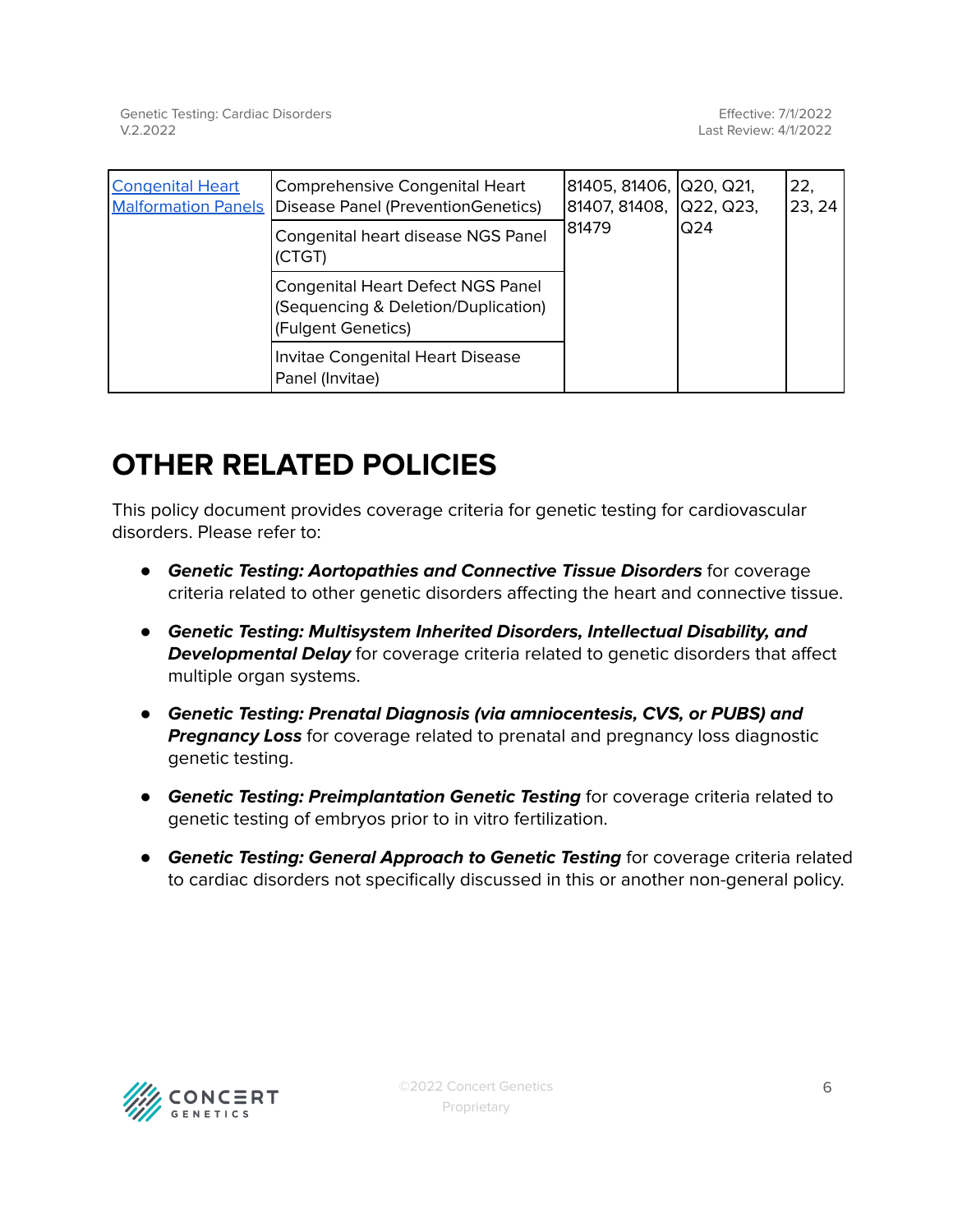# <span id="page-6-0"></span>**COVERAGE CRITERIA**

# <span id="page-6-1"></span>**KNOWN FAMILIAL VARIANT ANALYSIS FOR CARDIAC DISORDERS**

- I. Targeted mutation analysis for a known familial variant (81403, S3862) for a cardiac and connective tissue disorder is considered **medically necessary** when:
	- A. The member has a close [relative](#page-15-2) with a known pathogenic or likely pathogenic variant causing the condition.
- II. Targeted mutation analysis for a known familial variant (81403, S3862) for a cardiac disorder is considered **investigational** for all other indications.

[back](#page-1-0) to top

# <span id="page-6-2"></span>**COMPREHENSIVE CARDIOMYOPATHY PANELS**

- I. Comprehensive cardiomyopathy panels (81439) are considered **medically necessary** when:
	- A. The member has an overlapping cardiomyopathy phenotype, **AND**
		- 1. Nongenetic causes have been ruled out (e.g., chronic hypertension, aortic stenosis, extreme physiologic hypertrophy, prior myocardial infarction from coronary artery disease, valvular and congenital heart disease, toxins [most commonly, anthracyclines or other chemotherapeutic agents; various drugs with idiosyncratic reactions], thyroid disease, inflammatory or infectious conditions, severe long-standing hypertension, and radiation), **OR**
	- B. The member has a [first-degree](#page-15-2) relative with sudden unexplained cardiac death (SCD) or sudden unexplained death (SUD) at age 40 or less, **AND**
		- 1. Autopsy revealed unspecified cardiomyopathy (e.g., cardiomegaly or cardiomyopathy), **OR**
		- 2. Autopsy results do not reveal a cause of death.

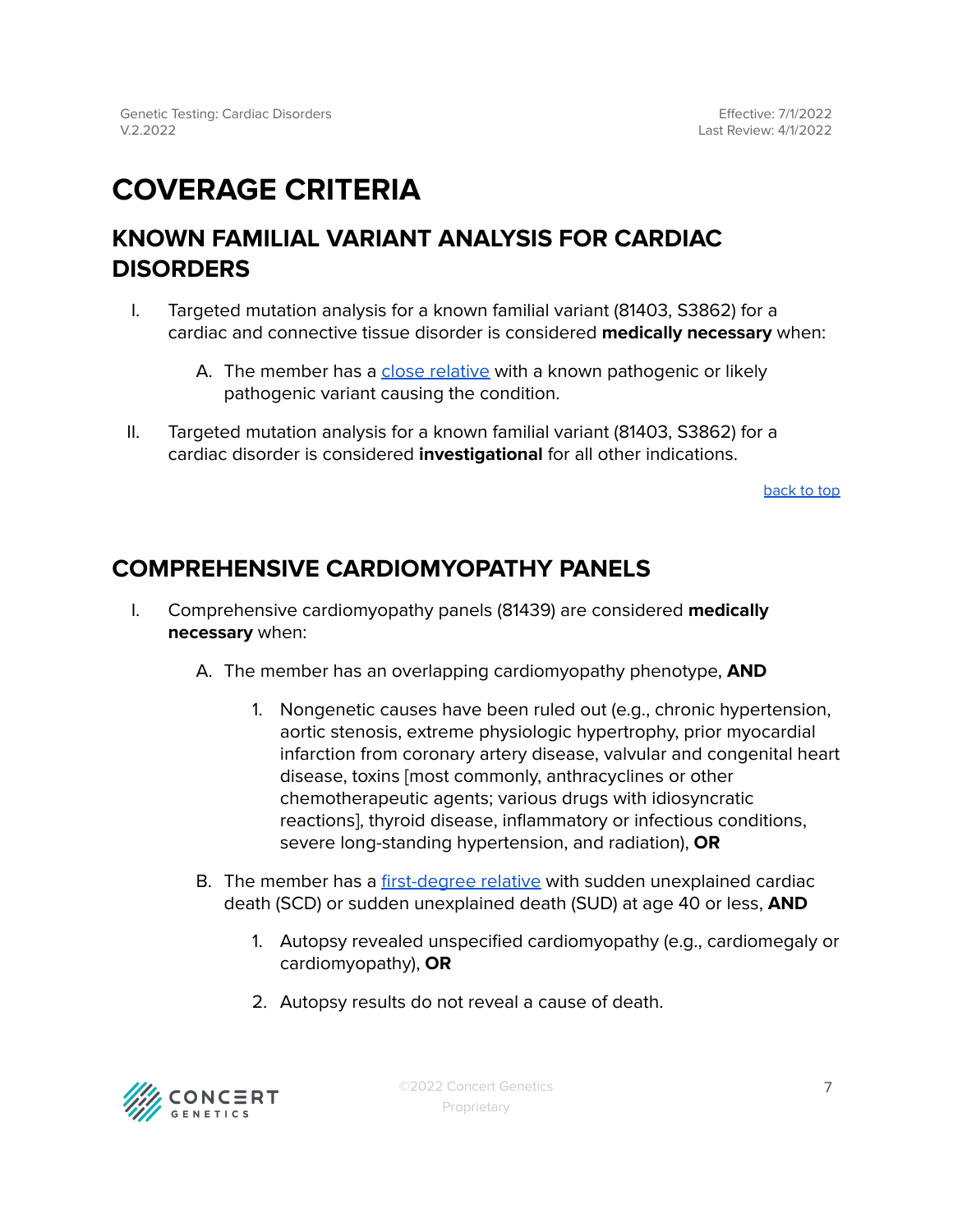II. Comprehensive cardiomyopathy panels (81439) are considered **investigational** for all other indications.

**Note**: Multigene panels that are targeted to the cardiomyopathy phenotype observed are recommended by professional guidelines

[back](#page-1-0) to top

# <span id="page-7-0"></span>**COMPREHENSIVE ARRHYTHMIA PANELS**

I. Comprehensive arrhythmia panels (81413, 81414, 0237U) are considered **medically necessary** when:

A. One of the following:

- 1. The member has a [first-degree](#page-15-2) relative with sudden unexplained cardiac death (SCD) or sudden unexplained death (SUD) at age 40 or less, **OR**
- 2. The member has a [first-degree](#page-15-2) relative with sudden unexplained cardiac death (SCD) over 40 years of age, with additional family history of sudden unexplained cardiac death, **AND**
	- a) Autopsy results do not reveal a cause of death, **OR**
- B. The member has aborted sudden cardiac death, **AND**
	- 1. Clinical tests were non-diagnostic (e.g., EKG, cardiac stress tests, echocardiogram, intravenous pharmacologic provocation testing).
- II. Comprehensive arrhythmia panels (81413, 81414, 0237U) are considered **investigational** for all other indications.

[back](#page-1-0) to top

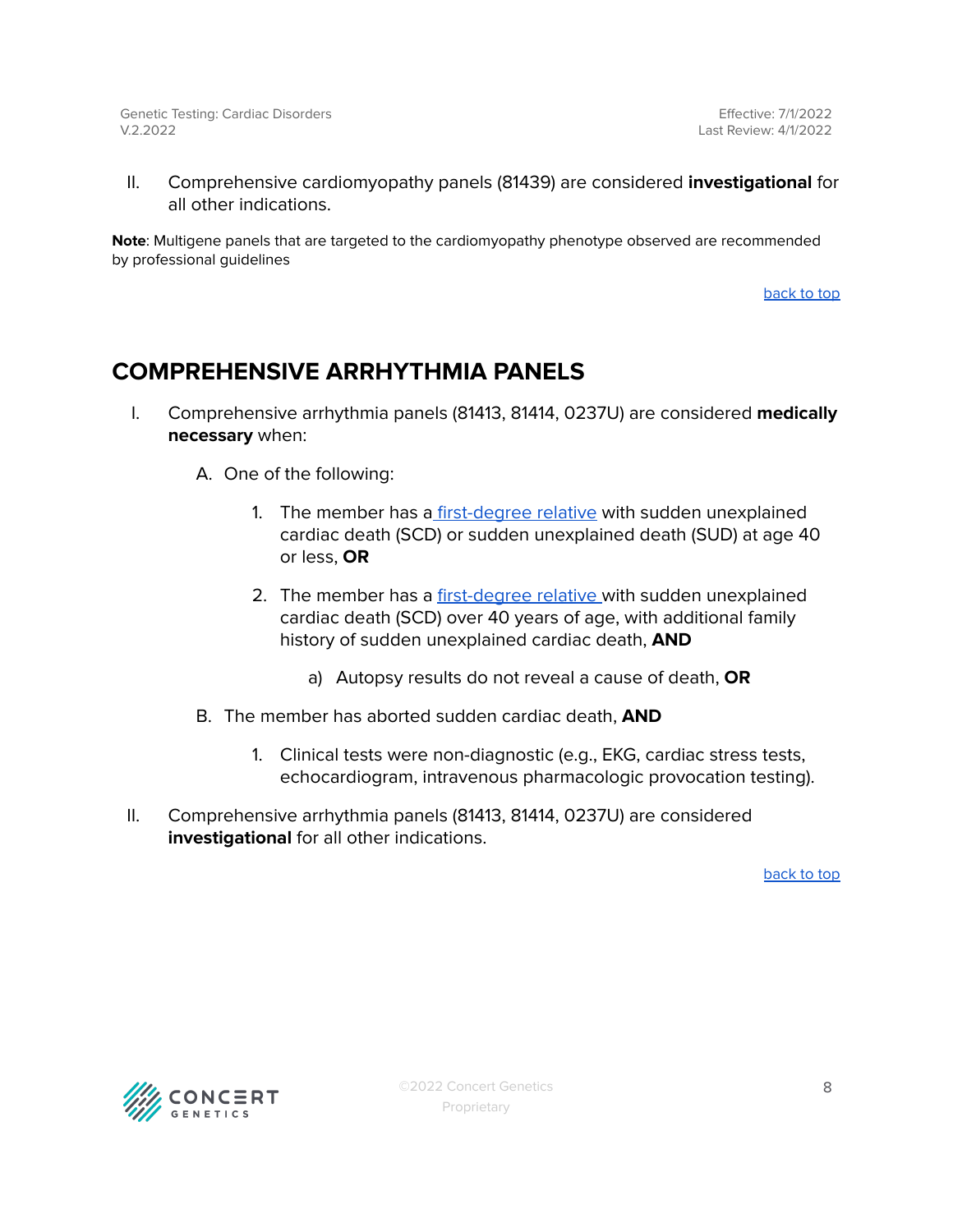# <span id="page-8-0"></span>**COMPREHENSIVE ARRHYTHMIA AND CARDIOMYOPATHY (SUDDEN CARDIAC OR UNEXPLAINED DEATH) PANELS**

I. Comprehensive panels including genes for both arrhythmias and cardiomyopathies (81413, 81414, 81439) are considered **investigational**.

[back](#page-1-0) to top

# <span id="page-8-1"></span>**HYPERTROPHIC CARDIOMYOPATHY (HCM)**

# <span id="page-8-2"></span>**Hypertrophic Cardiomyopathy Panels**

- I. Genetic testing for hypertrophic cardiomyopathy via a multigene panel (81439, S3865) is considered **medically necessary** when:
	- A. The member has unexplained left ventricular hypertrophy (LVH), **AND**
		- 1. Myocardial wall thickness of 15mm or greater (in adults), or a z-score ≥ 2 (in children) based on echocardiogram or cardiac MRI, **AND**
		- 2. Non-genetic causes of HCM have been ruled out, such as chronic hypertension, aortic stenosis, extreme physiologic hypertrophy (aka "athletes heart"), **OR**
	- B. The member has a [first-degree](#page-15-2) relative with sudden unexplained cardiac death (SUDS) and autopsy revealed an HCM phenotype.
- II. Genetic testing for hypertrophic cardiomyopathy via a multigene panel (81439, S3865) is considered **investigational** for all other indications.

**Note**: If a panel is performed, the appropriate panel code should be used

[back](#page-1-0) to top

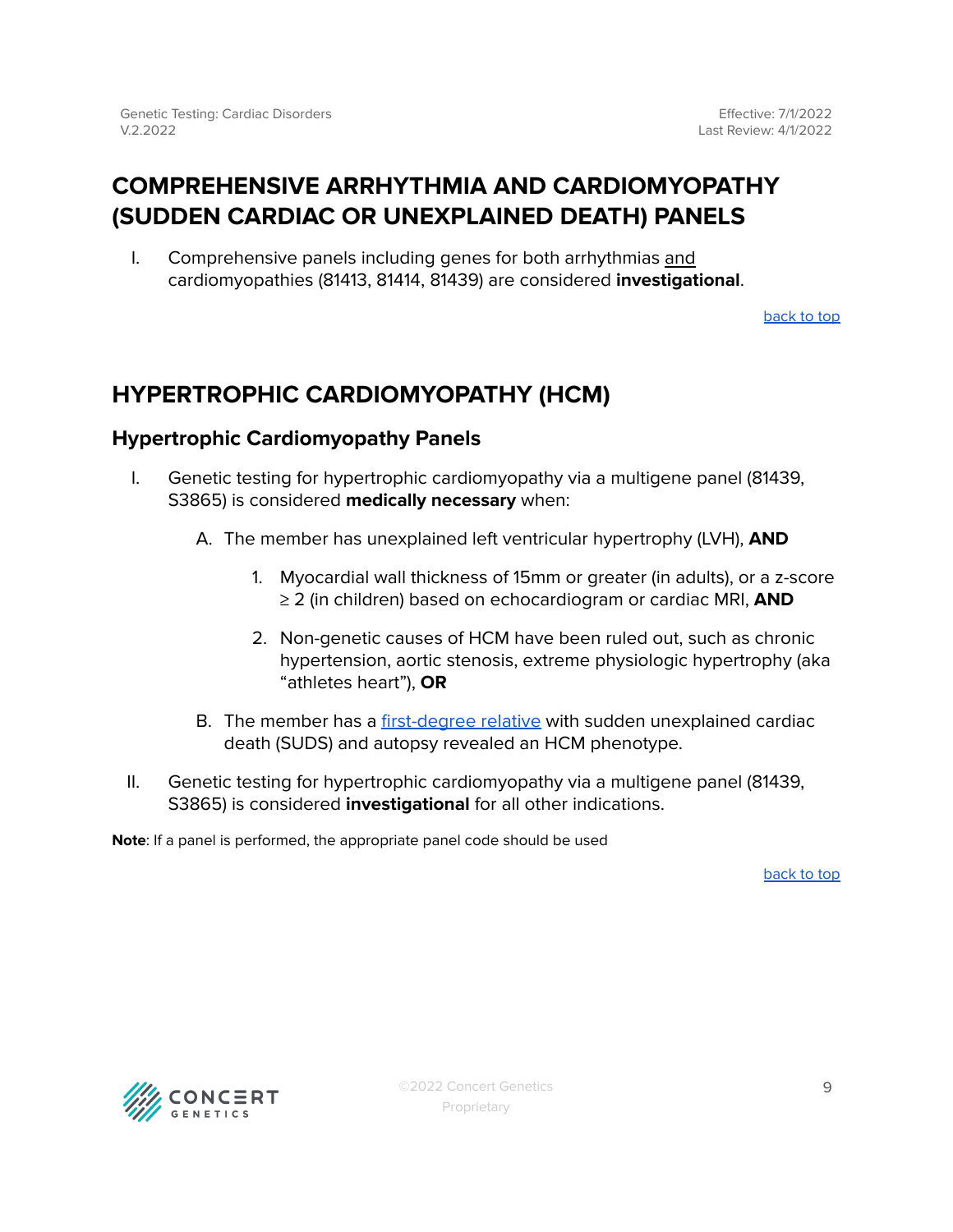# <span id="page-9-0"></span>**DILATED CARDIOMYOPATHY (DCM)**

# <span id="page-9-1"></span>**Dilated Cardiomyopathy Panels**

- I. Genetic testing for dilated cardiomyopathy (DCM) via a multigene panel (81439) is considered **medically necessary** when:
	- A. The member meets both of the following:
		- 1. The member has a diagnosis of DCM by left ventricular enlargement and systolic dysfunction (e.g., ejection fraction less than 50%) based on echocardiogram or cardiac MRI, **AND**
		- 2. Non-genetic causes of DCM have been ruled out, such as prior myocardial infarction from coronary artery disease, valvular and congenital heart disease, toxins (most commonly, anthracyclines or other chemotherapeutic agents; various drugs with idiosyncratic reactions), thyroid disease, inflammatory or infectious conditions, severe long-standing hypertension, and radiation, **OR**
	- B. The member has a [first-degree](#page-15-2) relative with sudden unexplained cardiac death (SUD) and autopsy revealed a DCM phenotype.
- II. Genetic testing for DCM (81403, 81439) is considered **investigational** for all other indications.

**Note**: If a panel is performed, the appropriate panel code should be used

[back](#page-1-0) to top

# <span id="page-9-2"></span>**ARRHYTHMOGENIC RIGHT VENTRICULAR CARDIOMYOPATHY (ARVC)**

# <span id="page-9-3"></span>**Arrhythmogenic Right Ventricular Cardiomyopathy Panels**

I. Genetic testing for arrhythmogenic right ventricular cardiomyopathy (ARVC) via a multigene panel (81439) is considered **medically necessary** when:

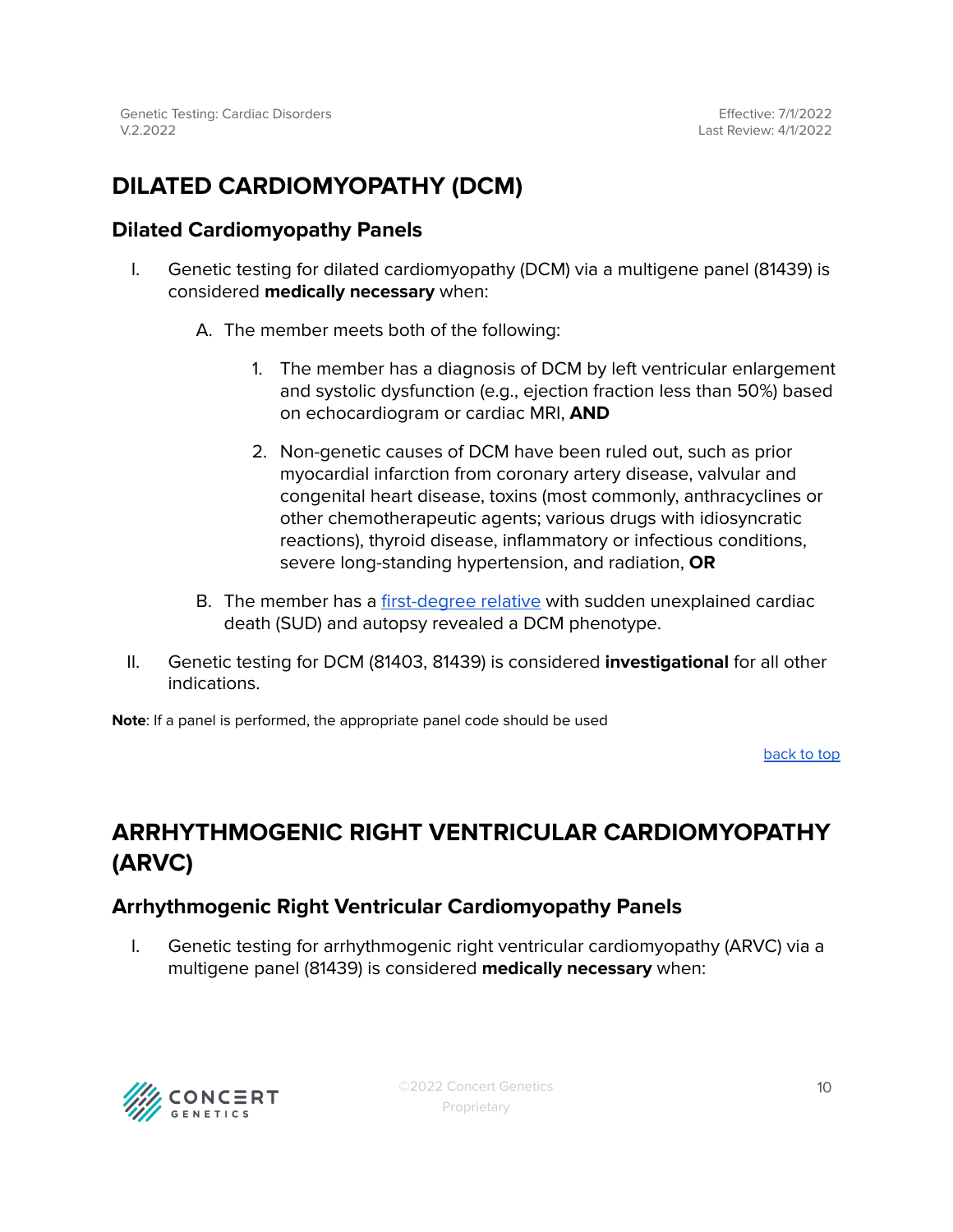Effective: 7/1/2022 Last Review: 4/1/2022

- A. The member has a confirmed diagnosis of ARVC by electrocardiogram, MRI, or angiogram meeting the task force criteria for at least possible ARVC (defined as having one major or two minor criteria 2 ), **OR**
- B. The member has a [first-degree](#page-15-2) relative with sudden unexplained cardiac death (SCD) and autopsy revealed an ARVC phenotype.
- II. Genetic testing for arrhythmogenic right ventricular cardiomyopathy (ARVC) via a multigene panel (81439) is considered **investigational** for all other indications.

**Note**: If a panel is performed, the appropriate panel code should be used

[back](#page-1-0) to top

# <span id="page-10-0"></span>**RESTRICTIVE CARDIOMYOPATHY (RCM)**

### <span id="page-10-1"></span>**Restrictive Cardiomyopathy Panels**

I. Genetic testing for restrictive cardiomyopathy (RCM) via a multigene panel (81439) is considered **investigational**.

**Note**: If a panel is performed, the appropriate panel code should be used

[back](#page-1-0) to top

# <span id="page-10-2"></span>**LEFT VENTRICULAR NON-COMPACTION CARDIOMYOPATHY (LVNC)**

# <span id="page-10-3"></span>**Left Ventricular Non-Compaction Cardiomyopathy Panels**

I. Genetic testing for left ventricular non-compaction cardiomyopathy (LVNC) (81439) via a multigene panel when the LVNC phenotype is identified serendipitously in asymptomatic individuals with otherwise normal cardiovascular structure and function is considered **investigational**.

**Note**: The left ventricular noncompaction (LVNC) phenotype may be observed in conjunction with all other cardiomyopathy phenotypes and considerations related to genetic testing should always be directed by findings of a cardiomyopathy (or other cardiovascular) phenotype.

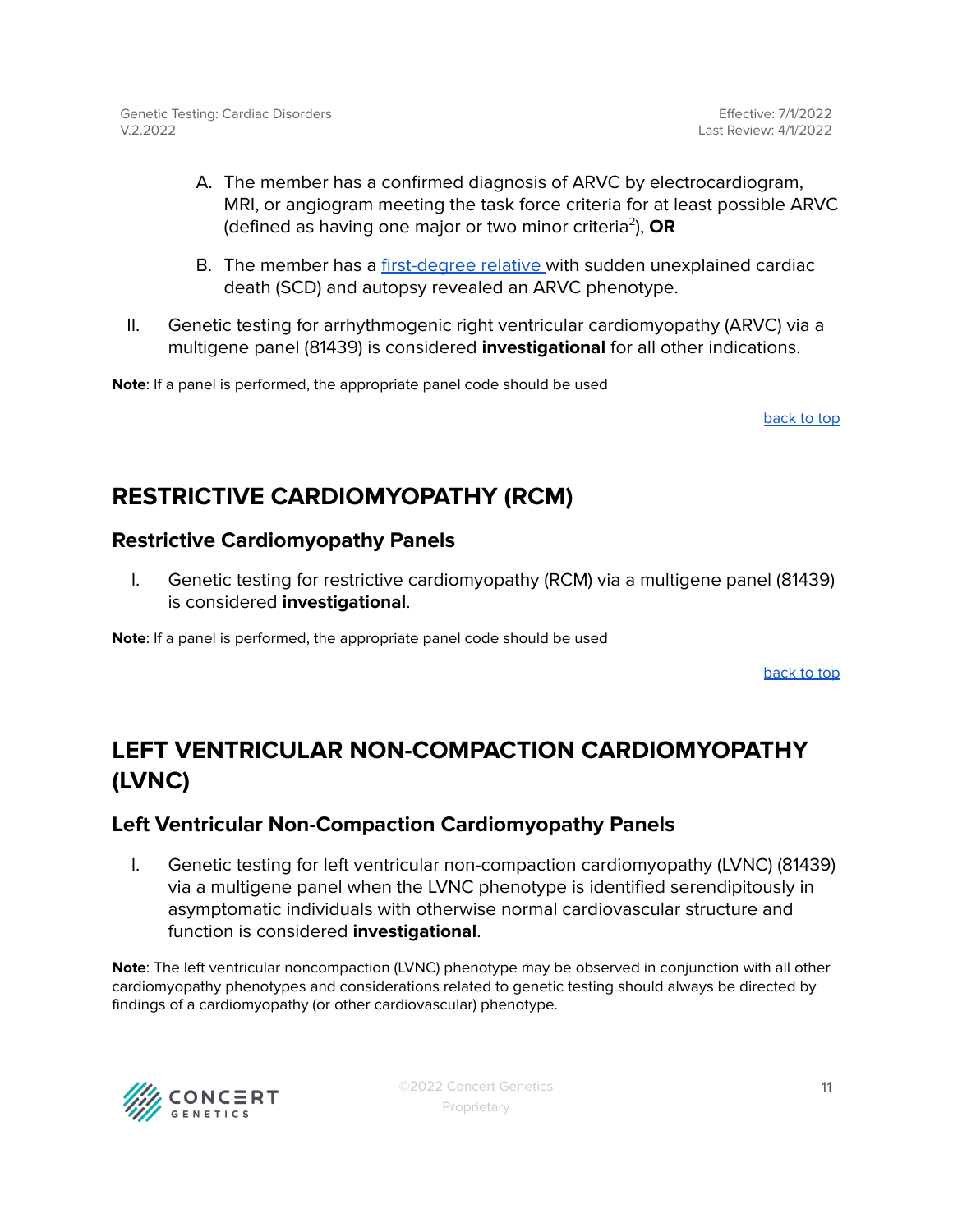#### [back](#page-1-0) to top

# <span id="page-11-0"></span>**LONG QT SYNDROME (LQTS)**

# <span id="page-11-1"></span>**Long QT Syndrome Panels**

- I. Genetic testing for long QT syndrome (LQTS) via multigene panel (81413, 81414, S3860) is considered **medically necessary** when:
	- A. The member is asymptomatic and has a close [relative](#page-15-2) with a clinical diagnosis of LQTS, whose genetic status is unknown, **OR**
	- B. The member is symptomatic, **AND**
		- 1. The member meets either of the following:
			- a) The member has a confirmed prolonged QTc (>460ms prepuberty, >450ms for men, >460 for women) on resting ECG and/or provocative stress testing with exercise or or during intravenous pharmacologic provocation testing (eg, with epinephrine), OR
			- b) The member has a Schwartz score ≥ 2, **AND**
		- 2. Non-genetic causes of a prolonged QTc interval have been ruled out, such as QT-prolonging drugs, hypokalemia, structural heart disease, or certain neurologic conditions including subarachnoid bleed.
- II. Genetic testing for long QT syndrome (LQTS) via multigene panel (81413, 81414, S3860) is considered **investigational** for all other indications.

**Note**: If a panel is performed, the appropriate panel code should be used

[back](#page-1-0) to top

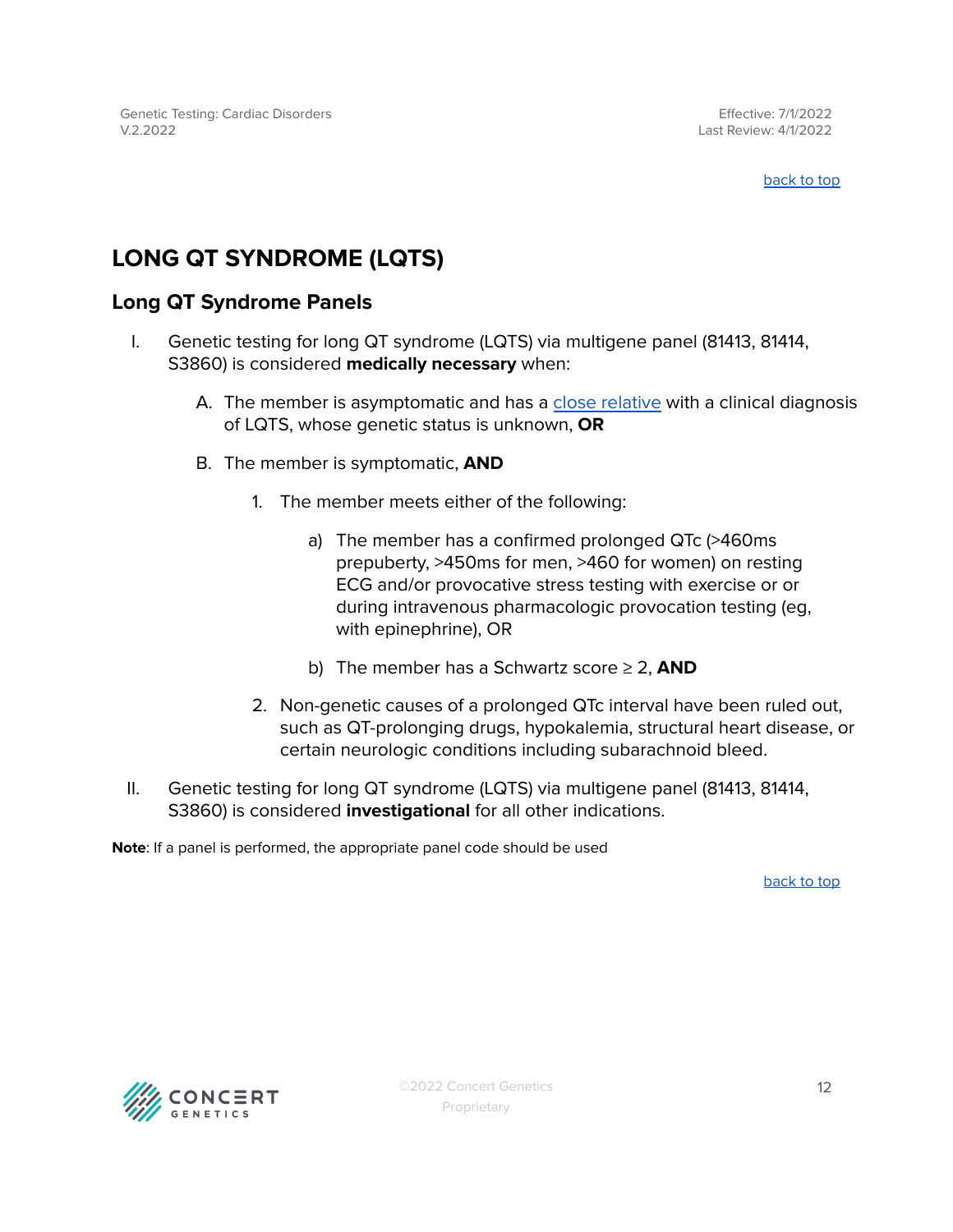# <span id="page-12-0"></span>**SHORT QT SYNDROME (SQTS)**

# <span id="page-12-1"></span>**Short QT Syndrome Panels**

I. Genetic testing for short QT syndrome (SQTS) (81413, 81414) via a multigene panel is considered **investigational**.

[back](#page-1-0) to top

# <span id="page-12-2"></span>**BRUGADA SYNDROME (BrS)**

# <span id="page-12-3"></span>**Brugada Syndrome Panels or SCN5A Variant Analysis**

- I. Genetic testing for Brugada syndrome (BrS) via SCN5A variant analysis (81407, S3861) or multigene panel analysis (81413, 81414) is considered **medically necessary** when:
	- A. The member has one of the following ECG patterns:
		- 1. Type 1 ECG (elevation of the J wave  $\geq$  2 mm with a negative T wave and ST segment that is coved type and gradually descending) in more than one right precordial lead with or without administration of a sodium channel blocker (i.e., flecainide, pilsicainide, ajmaline, or procainamide)
		- 2. Type 2 ECG (elevation of the J wave ≥2 mm with a positive or biphasic T wave; ST segment with saddle-back configuration and elevated ≥1 mm) in more than one right precordial lead under baseline conditions with conversion to type 1 ECG following challenge with a sodium channel blocker
		- 3. Type 3 ECG (elevation of the J wave  $\geq$  2 mm with a positive T wave; ST segment with saddle-back configuration and elevated <1 mm) in more than one lead under baseline conditions with conversion to type 1 ECG following challenge with a sodium channel blocker, **AND**
	- B. Any of the following:
		- 1. Documented ventricular fibrillation

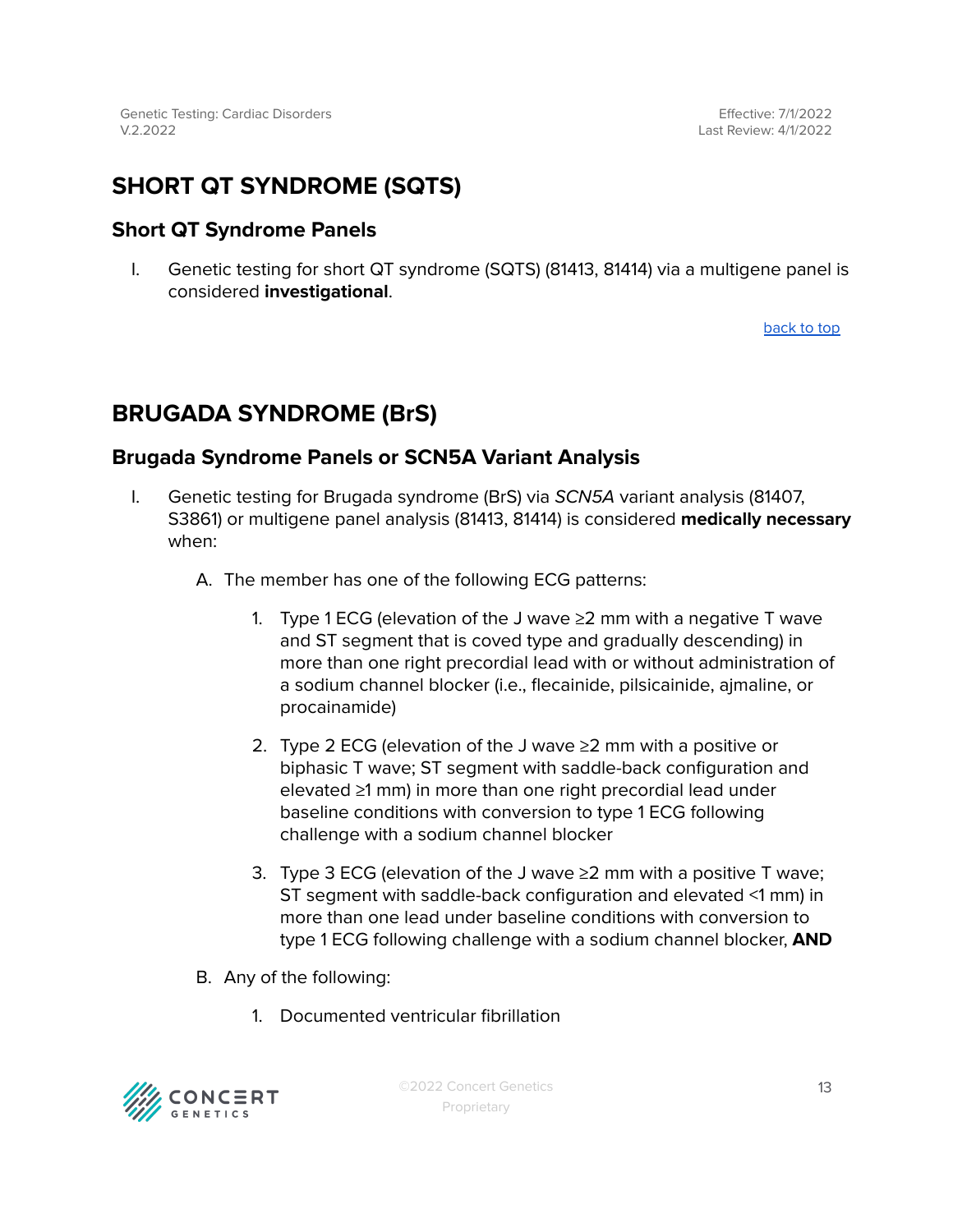Effective: 7/1/2022 Last Review: 4/1/2022

- 2. Self-terminating polymorphic ventricular tachycardia
- 3. A family history of sudden cardiac death
- 4. Coved-type ECGs in family members
- 5. Electrophysiologic inducibility
- 6. Syncope or nocturnal agonal respiration
- 7. Cardiac arrest
- II. Genetic testing for Brugada syndrome (BrS) via SCN5A variant analysis (81407, S3861) or multigene panel analysis (81413, 81414) is considered **investigational** for all other indications.

**Note**: If a panel is performed, the appropriate panel code should be used

[back](#page-1-0) to top

# <span id="page-13-0"></span>**CATECHOLAMINERGIC POLYMORPHIC VENTRICULAR TACHYCARDIA (CPVT)**

# <span id="page-13-1"></span>**Catecholaminergic Polymorphic Ventricular Tachycardia Panels**

- I. Genetic testing for catecholaminergic polymorphic ventricular tachycardia (CPVT) (81413, 81414) via multigene panel is considered **medically necessary** when:
	- A. The member has any of the following:
		- 1. Syncope occurring during physical activity or acute emotion
		- 2. History of exercise- or emotion-related palpitations and dizziness in some individuals
		- 3. Sudden unexpected cardiac death triggered by acute emotional stress or exercise
		- 4. Family history of juvenile sudden cardiac death triggered by exercise or acute emotion
		- 5. Exercise-induced polymorphic ventricular arrhythmias
		- 6. Ventricular fibrillation occurring in the setting of acute stress, **AND**
	- B. An absence of structural cardiac abnormalities.

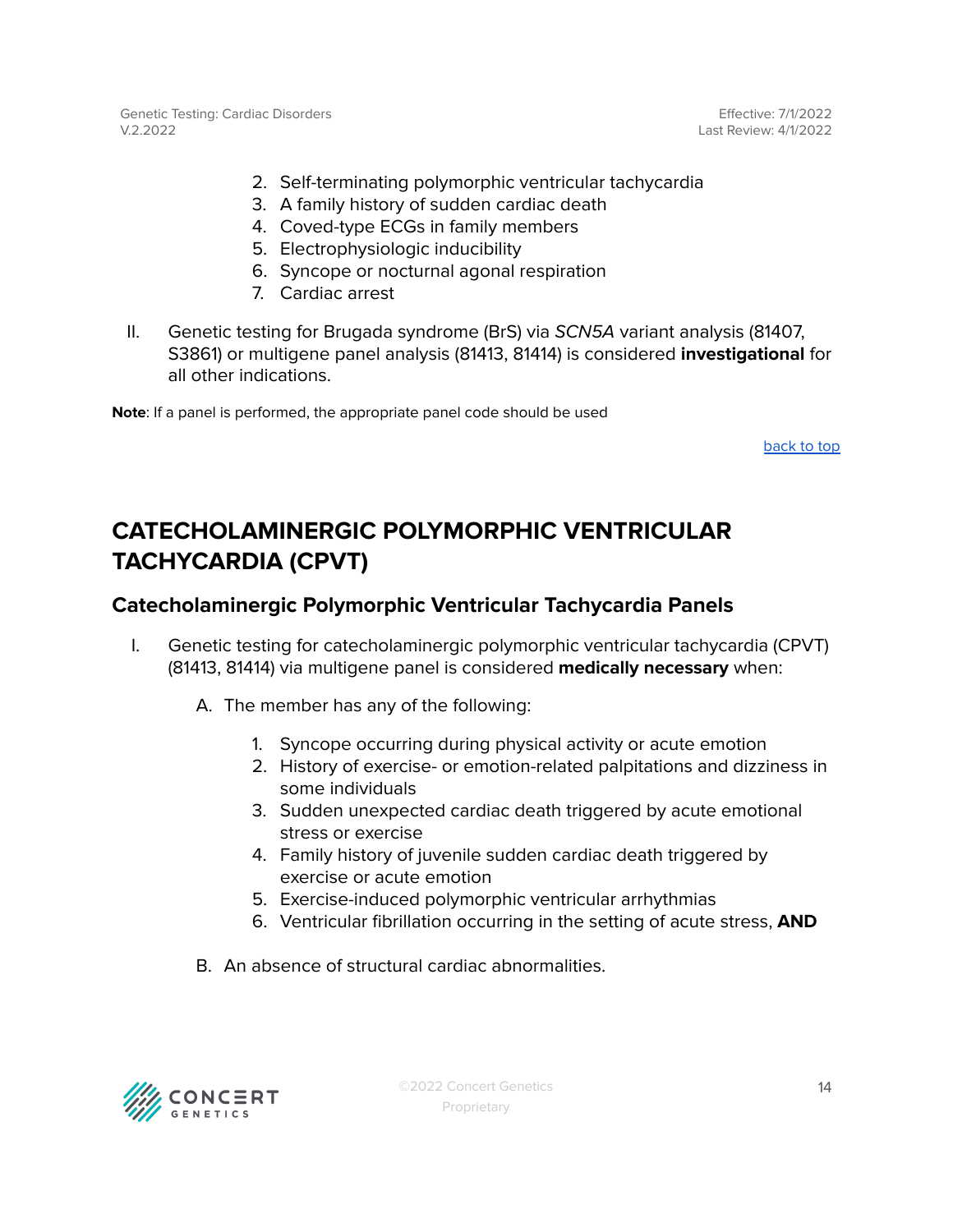II. Genetic testing for catecholaminergic polymorphic ventricular tachycardia (CPVT) (81413, 81414) via multigene panel is considered **investigational** for all other indications.

**Note**: If a panel is performed, the appropriate panel code should be used

[back](#page-1-0) to top

# <span id="page-14-0"></span>**FAMILIAL HYPERCHOLESTEROLEMIA (FH)**

# <span id="page-14-1"></span>**Familial Hypercholesterolemia (FH) Panels**

- I. Genetic testing for familial hypercholesterolemia (FH) via multigene panel (81401, 81405, 81406, 81407, 81479) to establish or confirm a diagnosis of familial hypercholesterolemia (FH) is considered **medically necessary** when:
	- A. The member is required to have a definitive genetic diagnosis in order to be eligible for specialty medications (eg, PCSK9 inhibitors), **AND**
	- B. The member is categorized as having possible, probable, or definite familial hypercholesterolemia by at least one of the following:
		- 1. Dutch Lipid Clinic Network Criteria\*
		- 2. Simon-Broome Register Criteria\*\*
		- 3. Make Early Diagnosis Prevent Early Death (MEDPED) Diagnostic Criteria\*\*\*, **AND**
	- C. The panel contains at a minimum the following genes: APOB, LDLR, and PCSK9.
- II. Genetic testing for familial hypercholesterolemia (FH) via multigene panel (81401, 81405, 81406, 81407, 81479) to establish or confirm a diagnosis of familial hypercholesterolemia (FH) is considered **investigational** for all other indications.

\*Dutch Lipid Clinic Network Criteria. A score of 8 or greater on the Dutch Lipid Clinic Network criteria is considered definitive FH. Scores between 3 and 7 are considered "possible" or "probable" FH.

\*\*Simon-Broome Register Criteria. A definitive diagnosis of FH is made based on a total cholesterol level greater than 290 mg/dL in adults (or low-density lipoprotein >190 mg/dL), together with either positive physical exam findings or a positive genetic test. Probable FH is diagnosed using the same cholesterol

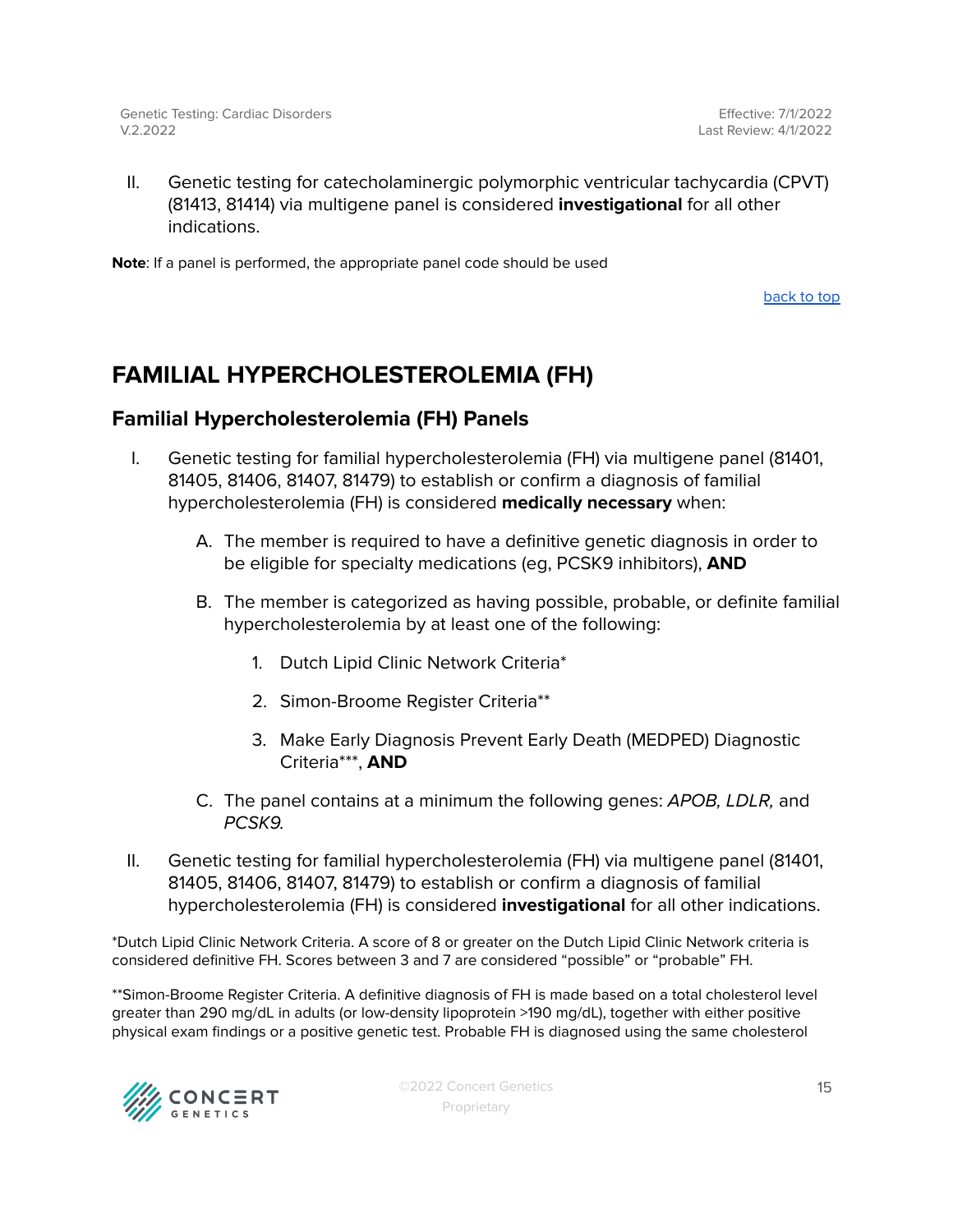levels, plus family history of premature coronary artery disease or total cholesterol of at least 290 mg/dL in a first- or a second-degree relative.

\*\*\*Make Early Diagnosis Prevent Early Death (MEDPED) Diagnostic Criteria. These criteria provide a yes/no answer for whether an individual has FH, based on family history, age, and cholesterol levels. An individual who meets criteria for FH can be considered to have definitive FH.

[back](#page-1-0) to top

# <span id="page-15-0"></span>**CONGENITAL HEART MALFORMATIONS**

## <span id="page-15-1"></span>**Congenital Heart Malformation Panels**

- I. Genetic testing for congenital heart malformations via multigene panel analysis (81405, 81406, 81407, 81408, 81479) may be considered **medically necessary** when:
	- A. The member has a complex congenital heart malformation (e.g., hypoplastic left heart, transposition of the great vessels, tetralogy of fallot, etc), **AND**
	- B. The member's clinical features do not fit a known genetic disorder for which targeted testing could be performed (e.g., 22q11.2 deletion syndrome, Down syndrome/Trisomy 21, Williams syndrome, etc.), **AND**
	- C. Prenatal teratogen exposure has been considered, and ruled out when possible.
- II. Genetic testing for congenital heart malformations via multigene panel analysis (81405, 81406, 81407, 81408, 81479) is considered **investigational** for all other indications, including "simple" congenital heart defects (e.g. ventricular septal defects, atrial septal defects, patent ductus arteriosus).

[back](#page-1-0) to top

# <span id="page-15-2"></span>**NOTES AND DEFINITIONS**

1. **Close relatives** include first, second, and third degree blood relatives:

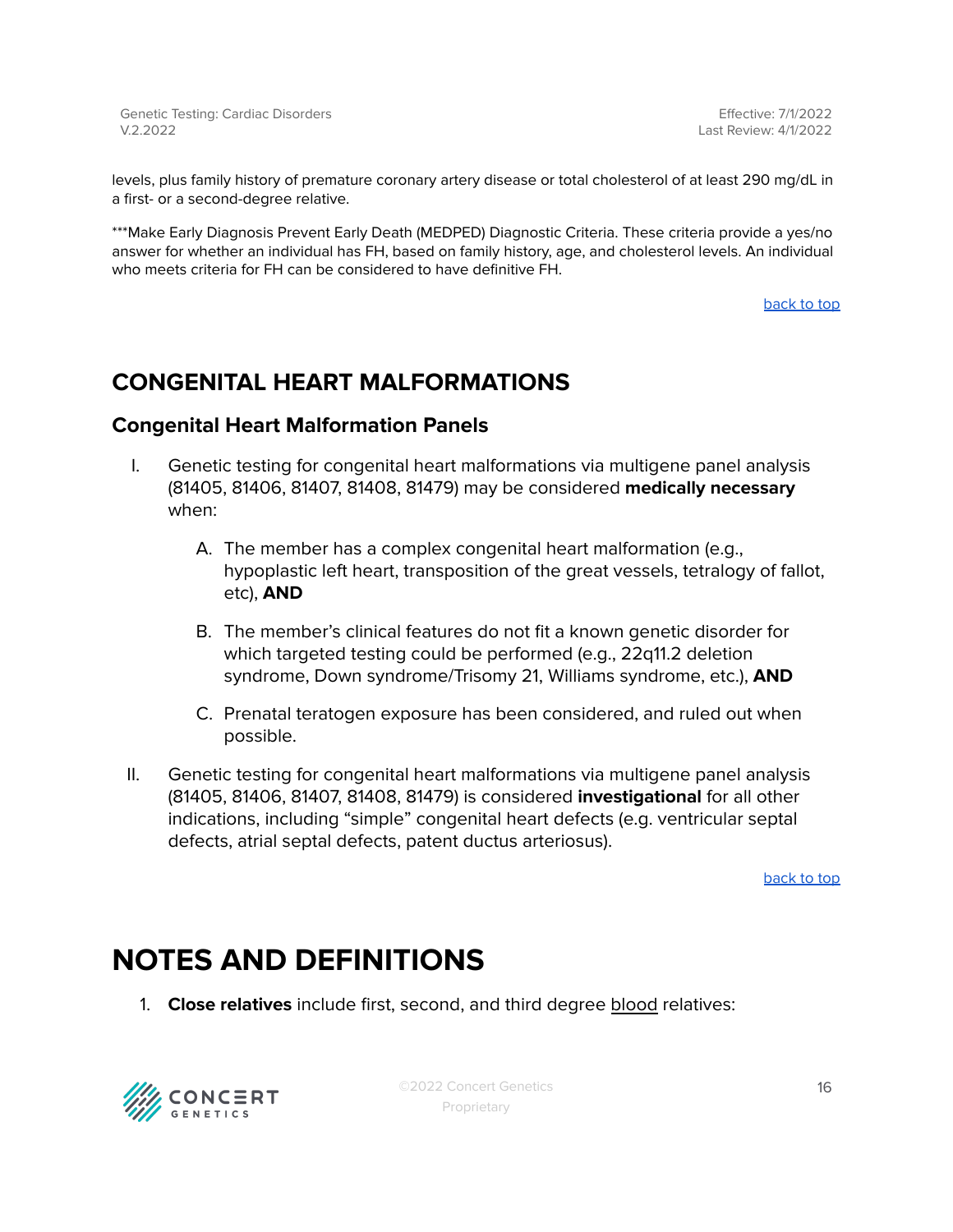- a. **First-degree relatives** are parents, siblings, and children
- b. **Second-degree relatives** are grandparents, aunts, uncles, nieces, nephews, grandchildren, and half siblings
- c. **Third-degree relatives** are great grandparents, great aunts, great uncles, great grandchildren, and first cousins
- 2. See Marcus, et. al. 2010 for details regarding major and minor criteria.

# **CLINICAL CONSIDERATIONS**

Due to the complexity of genetic testing for cardiomyopathy and the potential for misinterpretation of results, the decision to test and the interpretation of test results should be performed by, or in consultation with, an expert in the area of medical genetics and/or hypertrophic cardiomyopathy.

To inform and direct genetic testing for at-risk individuals, genetic testing should initially be performed in at least one close relative with definite cardiomyopathy (index case), if possible.

Consultation with an expert in medical genetics and/or the genetics of cardiomyopathy, in conjunction with a detailed pedigree analysis, is appropriate when testing of secondor third-degree relatives is considered.

[back](#page-1-0) to top

# **BACKGROUND AND RATIONALE**

#### **Practice Guidelines and Position Statements**

#### American College of Medical Genetics

The American College of Medical Genetics and Genomics (ACMG) (2018) published clinical practice recommendations for the genetic evaluation of cardiomyopathy. The following recommendations were made for all types of cardiomyopathy:

● Genetic testing is recommended for the most clearly affected family member.

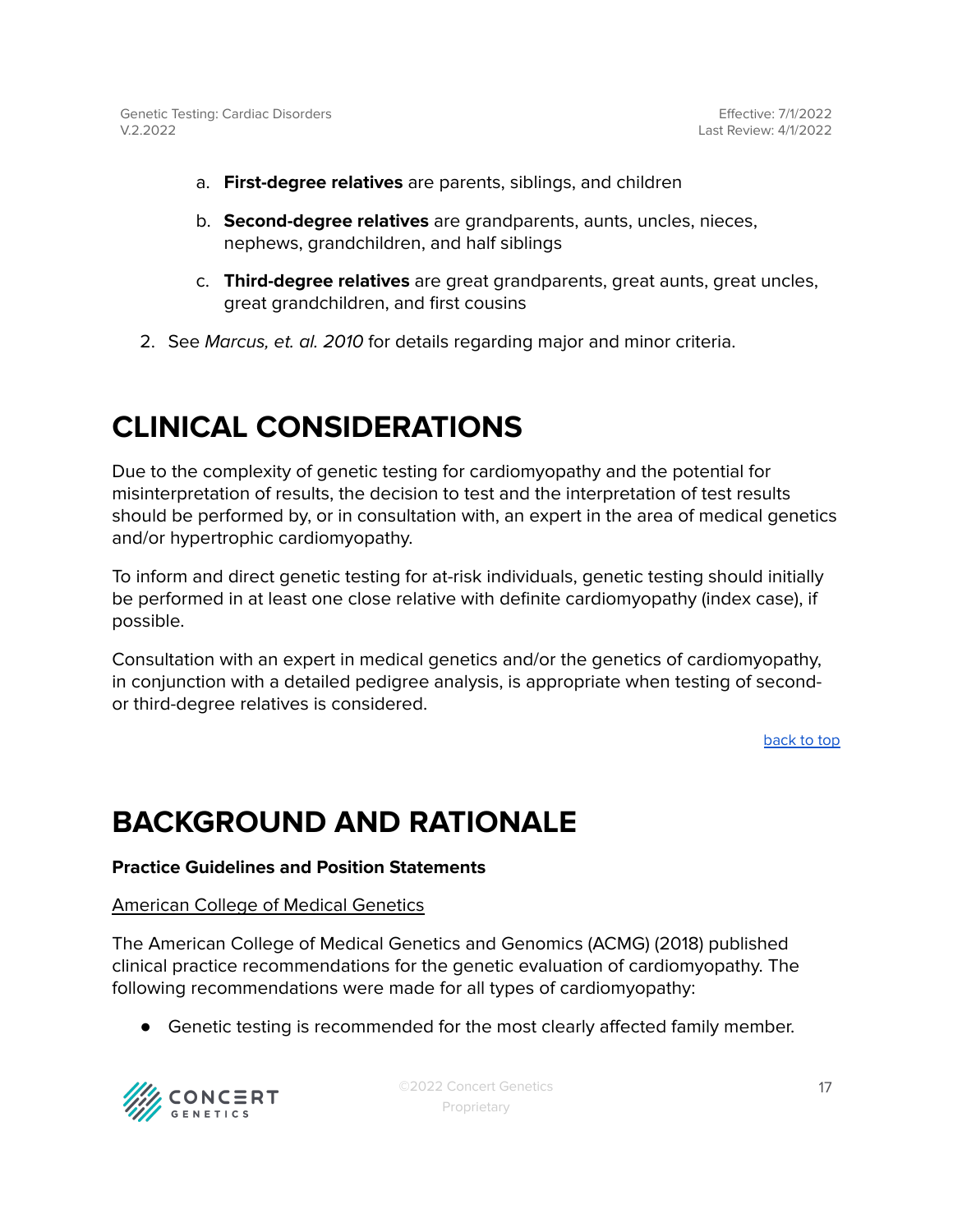- Cascade genetic testing of at-risk family members is recommended for pathogenic and likely pathogenic variants.
- In addition to routine newborn screening tests, specialized evaluation of infants with cardiomyopathy is recommended, and genetic testing should be considered.

#### Genetic Testing for HCM

The American College of Medical Genetics and Genomics (ACMG) (2018) published clinical practice recommendations for the genetic evaluation of cardiomyopathy. The following recommendations were made for HCM:

"The diagnostic yield of HCM testing is approximately 30–60%. The yield of testing is higher in individuals who have a known family history of HCM. Pathogenic variants in MYH7 and MYBPC3 account for approximately 80% of all cases for which a molecular diagnosis is achieved. Beyond sarcomeric genes, core genes to screen in patients with HCM include GLA, PRKAG2, and LAMP2."

"Infants and children with HCM may require more specialized evaluation and diagnostic testing because of the rate of syndromic conditions and inborn errors of metabolism associated with HCM at these ages. Consultation with a geneticist is indicated."

#### Genetic Testing for DCM

The American College of Medical Genetics and Genomics (ACMG) (2018) published clinical practice recommendations for the genetic evaluation of cardiomyopathy. The following recommendations were made for DCM:

"Evidence indicates that clinical genetic testing can identify the cause of DCM in families with autosomal dominant inheritance in approximately 25-40% of cases, whereas in isolated cases of DCM, the yield of testing is commonly estimated at 10–25%. Core genes to be tested in individuals with DCM include genes encoding sarcomeric and cytoskeletal proteins, although DCM testing panels typically carry several dozen genes, some with uncertain significance. In most cases, all HCM and ARVC genes are included in DCM panels because of gene/phenotype overlap."

"As in HCM, infants and children with DCM may require additional diagnostic evaluation."

Genetic Testing for ARVC

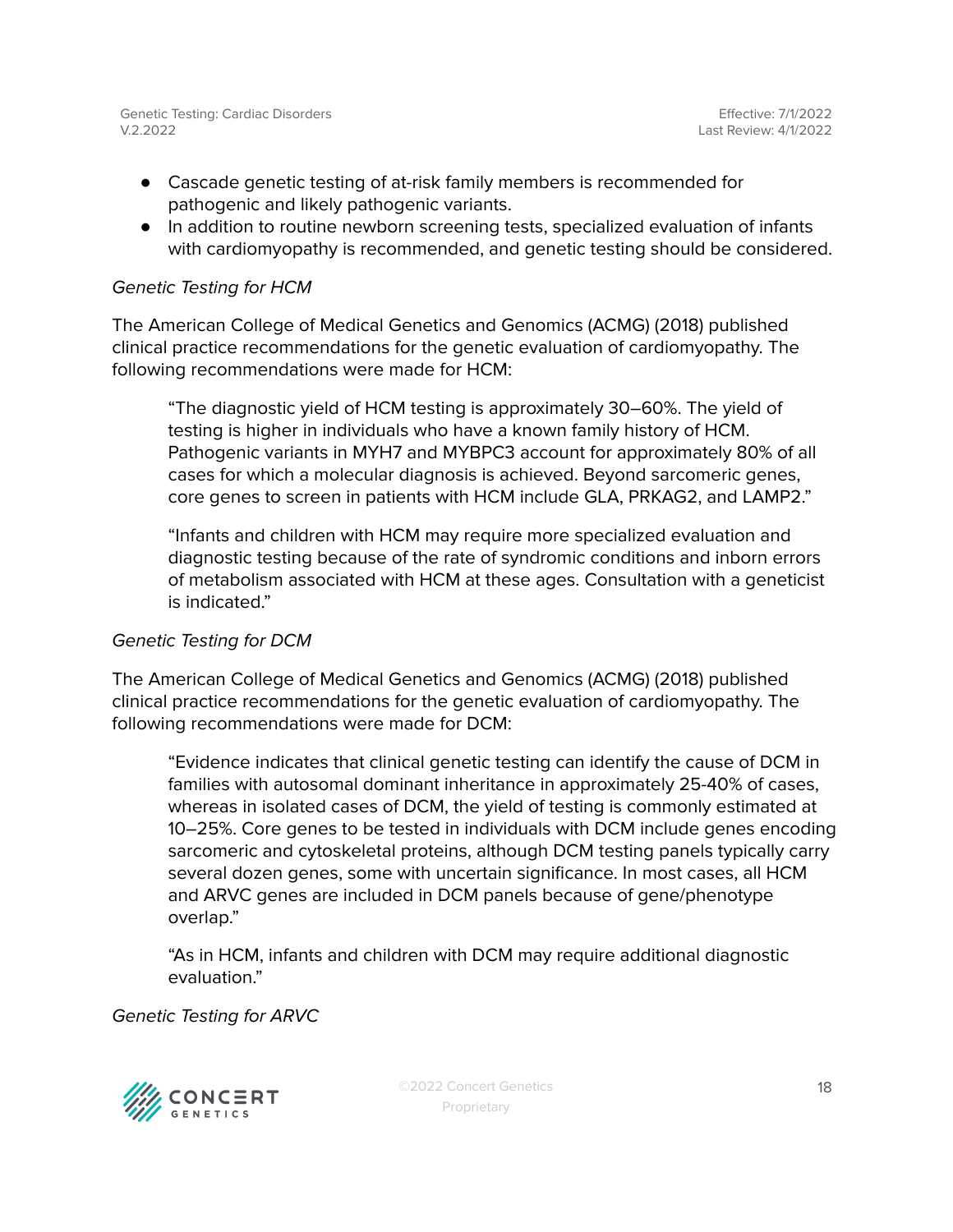The American College of Medical Genetics and Genomics (ACMG) (2018) published clinical practice recommendations for the genetic evaluation of cardiomyopathy. The following recommendations were made for ARVC:

"Genetic testing of PKP2, DSP, DSG2, DSC2, JUP, TMEM43, and PLN resulted in a molecular diagnosis in 63% of patients who fulfilled Task Force criteria for ARVC. Digenic inheritance and compound heterozygosity are frequent and, combined with decreased penetrance that is a feature of ARVC, may significantly complicate genetic counseling. ARVC overlaps with arrhythmogenic left ventricular cardiomyopathy, sometimes more broadly referred to as arrhythmogenic cardiomyopathy. This reflects genetic and phenotypic overlap among these forms of cardiomyopathy. Accordingly, genetic testing for ARVC using a larger cardiomyopathy panel may identify nondesmosomal genes with pathogenic variants. Similarly, desmosome gene pathogenic variations have also been identified in patients diagnosed with DCM."

#### Genetic Testing for RCM

The American College of Medical Genetics and Genomics (ACMG) (2018) published clinical practice recommendations for the genetic evaluation of cardiomyopathy. The following recommendations were made for RCM:

In regard to selecting genes to test in association with the cardiomyopathy, "Consider HCM or DCM panel."

"Genetic causes of RCM continue to be identified, but because RCM is a relatively rare form of cardiomyopathy, numbers remain limited. A recent study identified a pathogenic variant in 60% of subjects, primarily occurring in genes known to cause HCM. Family members were frequently identified with HCM or HCM with restrictive physiology… Cardiac amyloidosis resulting from pathogenic variants in TTR needs to be differentiated from other forms of RCM due to the age demographic in which this occurs, the slowly progressive nature of this disease, and therefore different management strategies. The TTR allele p.Val142Ile (commonly referred to as Val122Ile based on nomenclature for the circulating protein after N-terminal peptide cleavage) has been found in 10% of African Americans older than age 65 with severe congestive heart failure. Substantial recent progress with amyloidosis, both in imaging strategies, including cardiac magnetic resonance and pyrophosphate scanning, and therapeutic interventions in ongoing clinical trials, provide new incentives for genetic diagnosis."

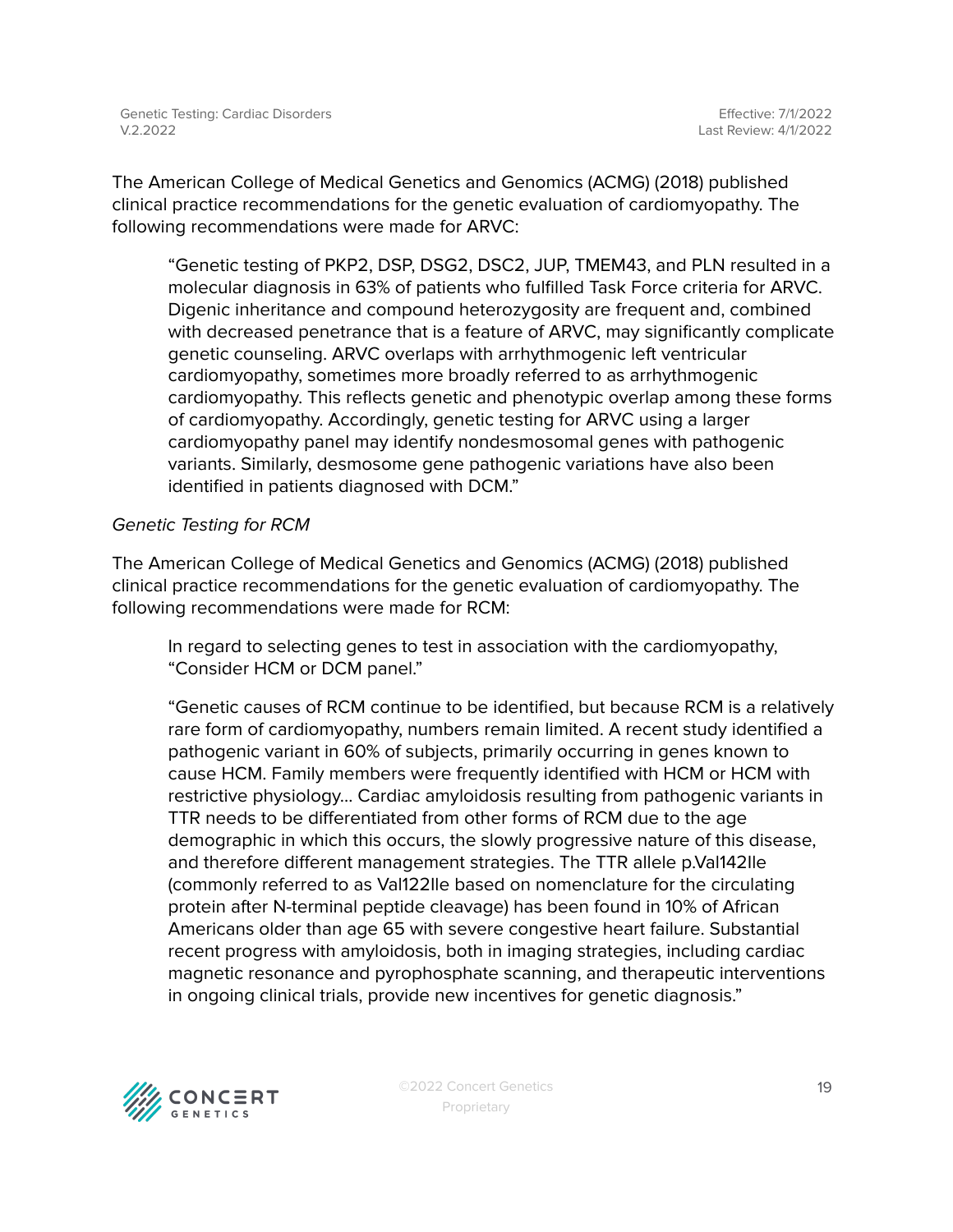#### Genetic Testing for LVNC

The American College of Medical Genetics and Genomics (ACMG) (2018) published clinical practice recommendations for the genetic evaluation of cardiomyopathy. The following recommendations were made for LVNC:

"The left ventricular noncompaction (LVNC) phenotype may be observed in conjunction with all other cardiomyopathy phenotypes, so considerations related to genetic testing should always be directed by findings of a cardiomyopathy (or other cardiovascular) phenotype. Genetic testing is not recommended when the LVNC phenotype is identified serendipitously in asymptomatic individuals with otherwise normal cardiovascular structure and function."

#### American Heart Association

#### Genetic Testing for Dilated Cardiomyopathy

The American Heart Association (2016) published a scientific statement regarding diagnostic and treatment strategies for dilated cardiomyopathy and made the following recommendations regarding genetic testing for dilated cardiomyopathy:

- Mutation-specific genetic testing is recommended for family members and appropriate relatives after the identification of a DCM-causative mutation in the index case.
- In patients with familial or idiopathic cardiomyopathy, genetic testing can be useful in conjunction with genetic counseling.
- Genetic testing can be useful for patients with familial DCM to confirm the diagnosis, to facilitate cascade screening within the family, and to help with family planning.

Additionally, the following recommendations were made regarding genetic testing for pediatric dilated cardiomyopathy:

- Comprehensive or targeted DCM genetic testing (LMNA and SCN5A) is recommended for patients with DCM and significant cardiac conduction disease (ie, first-, second-, or third-degree heart block) or a family history of premature unexpected sudden death.
- Mutation-specific genetic testing is recommended for family members and appropriate relatives after the identification of a DCM-causative mutation in the index case.

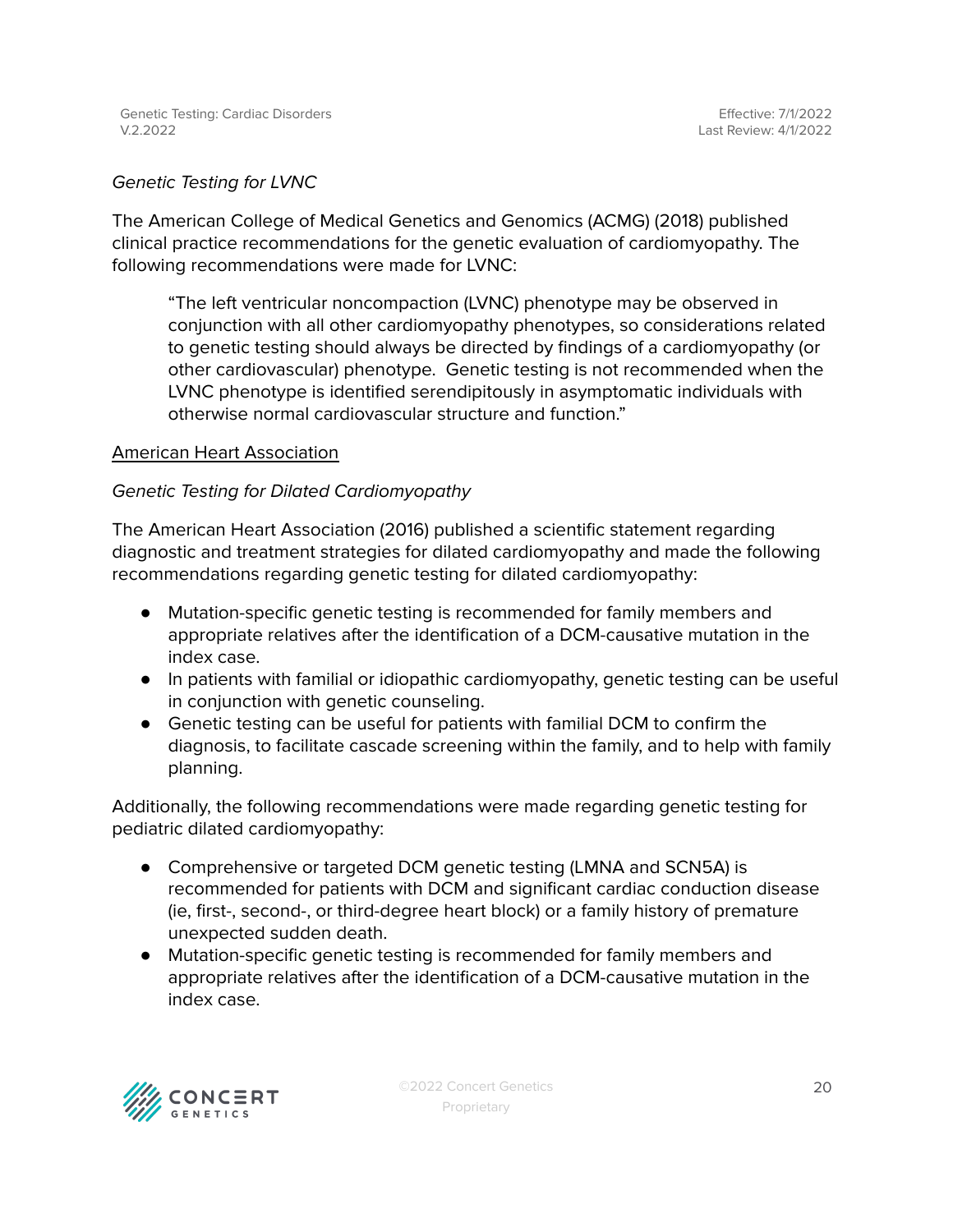- Genetic testing can be useful for patients with familial DCM to confirm the diagnosis, facilitate cascade screening within the family, and help with family planning.
- In pediatric patients with DCM phenotype, and musculoskeletal symptoms such as hypotonia, a skeletal muscle biopsy may aid in the diagnosis, and genetic testing may be considered.

# American College of Cardiology Foundation and American Heart Association

## Genetic Testing for Hypertrophic Cardiomyopathy

The American College of Cardiology Foundation and the American Heart Association (2011) issued joint guidelines on the diagnosis and treatment of hypertrophic cardiomyopathy and made the following recommendations in regards to genetic testing:

- Genetic testing is reasonable in the index patient to facilitate the identification of first-degree family members at risk for developing HCM.
- Genetic testing for HCM and other genetic causes of unexplained cardiac hypertrophy is recommended in patients with an atypical clinical presentation of HCM or when another genetic condition is suspected to be the cause.
- The usefulness of genetic testing in the assessment of risk of SCD in HCM is uncertain.
- Genetic testing is not indicated in relatives when the index patient does not have a definitive pathogenic mutation.
- Evaluation of familial inheritance and genetic counseling is recommended as part of the assessment of patients with HCM.
- Patients who undergo genetic testing should also undergo counseling by someone knowledgeable in the genetics of cardiovascular disease so that results and their clinical significance can be appropriately reviewed with the patient.
- Screening (clinical, with or without genetic testing) is recommended in first-degree relatives of patients with HCM.

## American Heart Association, American College of Cardiology, and the Heart Rhythm Society

In 2017, the American Heart Association, American College of Cardiology, and the Heart Rhythm Society published guidelines for the management of patients with ventricular arrhythmias and the prevention of sudden cardiac death:

● In first-degree relatives of patients who have a causative mutation for long QT syndrome, catecholaminergic polymorphic ventricular tachycardia, short QT

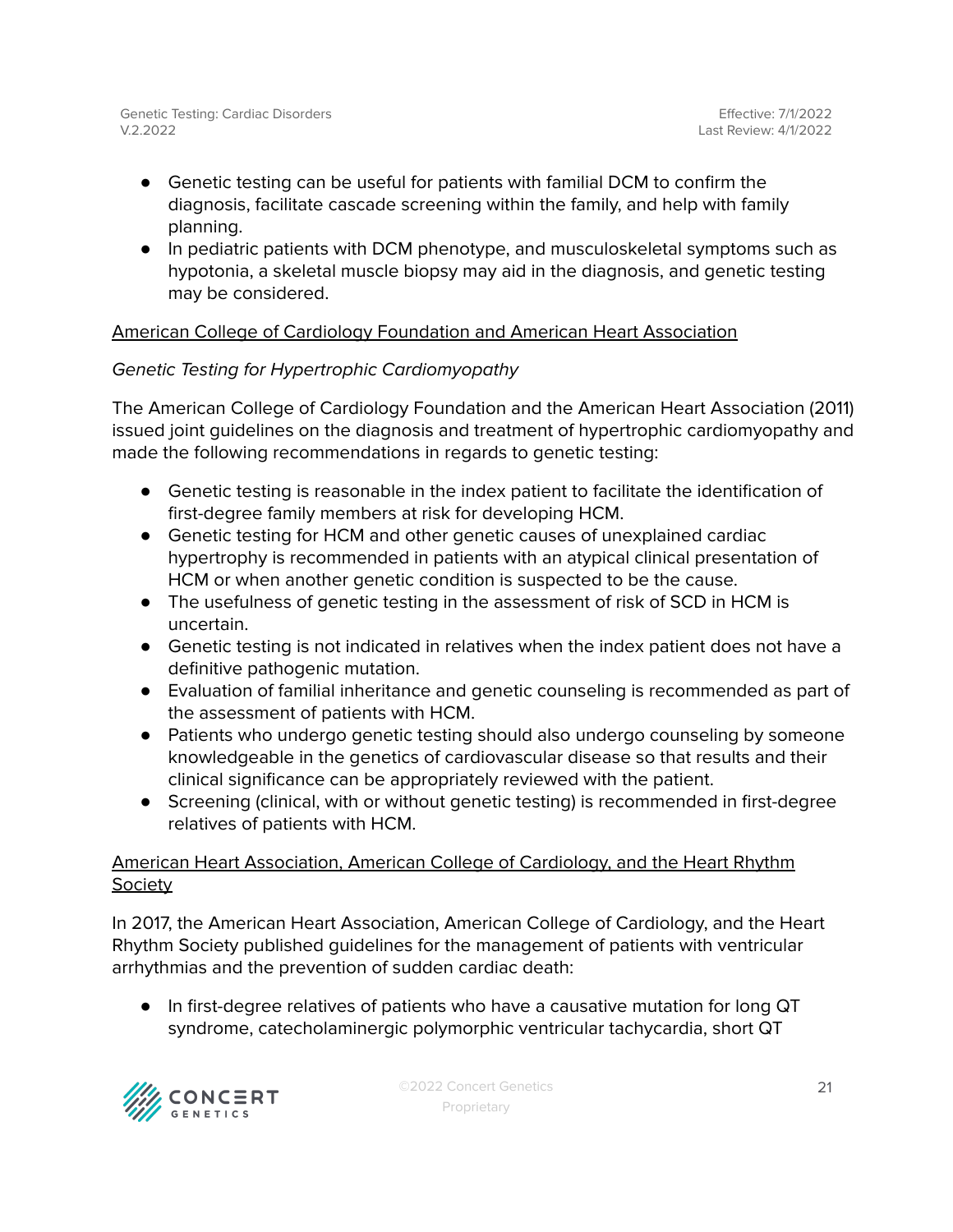syndrome, or Brugada syndrome, genetic counseling and mutation-specific genetic testing are recommended. (I - Strong)

- In patients with clinically diagnosed long QT syndrome, genetic counseling and genetic testing are recommended. Genetic testing offers diagnostic, prognostic, and therapeutic information.(I - Strong)
- In patients with catecholaminergic polymorphic ventricular tachycardia and with clinical VT or exertional syncope, genetic counseling and genetic testing are reasonable. Genetic testing may confirm a diagnosis; however, therapy for these patients is not guided by genotype status. (IIa - Moderate)
- In patients with suspected or established Brugada syndrome, genetic counseling and genetic testing may be useful to facilitate cascade screening of relatives, allowing for lifestyle modification and potential treatment. (IIb - Weak)
- In patients with short QT syndrome, genetic testing may be considered to facilitate screening of first-degree relatives. (IIb - Weak)

## Heart Failure Society of America

The Heart Failure Society of America published joint guidelines with the American College of Medical Genetics (2018) and made the following recommendations:

- Guideline 4: Genetic testing is recommended for patients with cardiomyopathy (Level of evidence A)
	- $\circ$  4a: Genetic testing is recommended for the most clearly affected family member.
	- 4b: Cascade genetic testing of at-risk family members is recommended for pathogenic and likely pathogenic variants.
	- 4c: In addition to routine newborn screening tests, specialized evaluation of infants with cardiomyopathy is recommended, and genetic testing should be considered

### European Society of Cardiology

### Genetic Testing for Hypertrophic Cardiomyopathy

The European Society of Cardiology (2014) issued guidelines on the diagnosis and management of hypertrophic cardiomyopathy, which included the following recommendations related to genetic testing:

● Genetic testing is recommended in patients fulfilling diagnostic criteria for hypertrophic cardiomyopathy when it enables cascade genetic screening of their relatives.

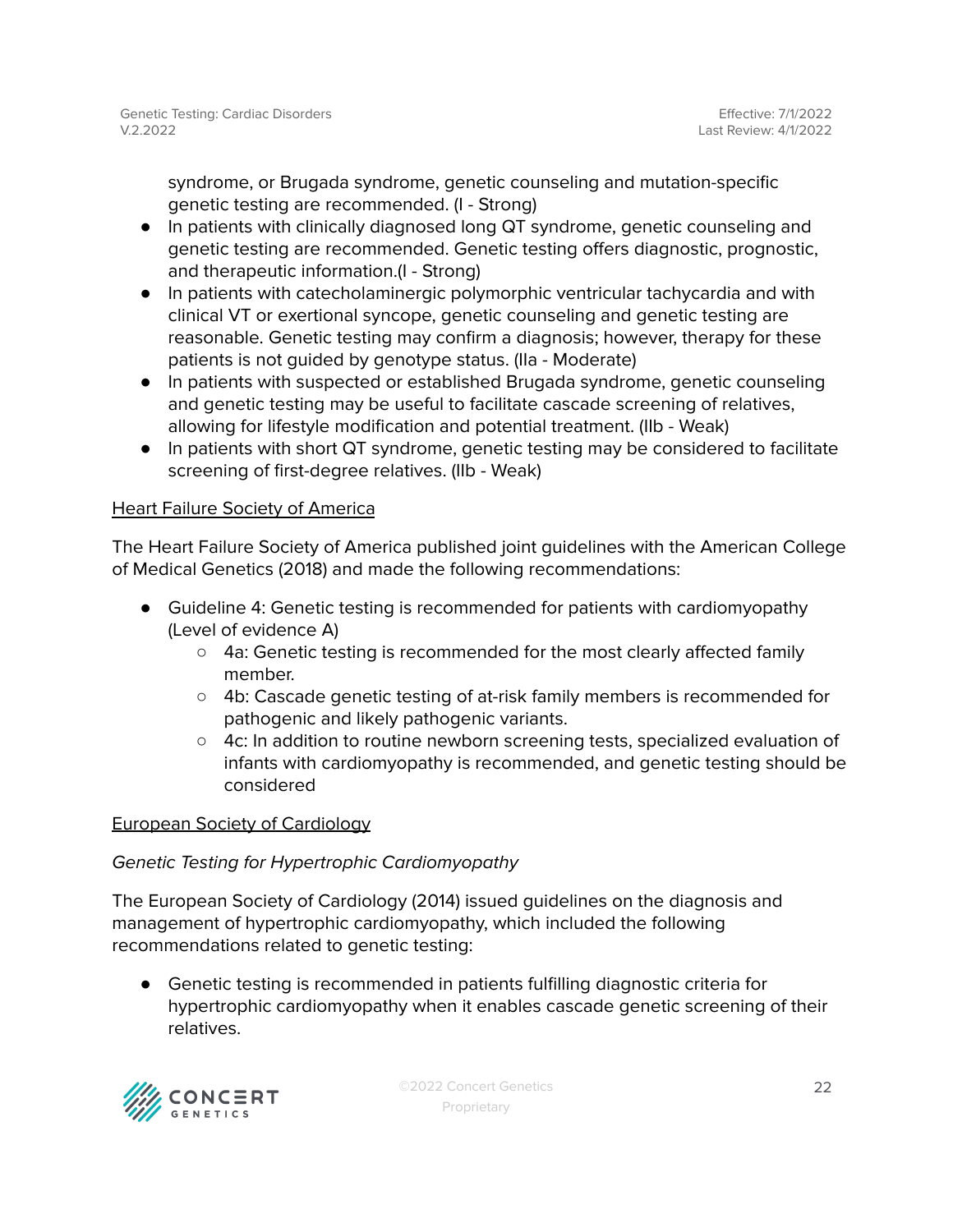- It is recommended that genetic testing be performed in certified diagnostic laboratories with expertise in the interpretation of cardiomyopathy-related mutations.
- In the presence of symptoms and signs of disease suggestive of specific causes of hypertrophic cardiomyopathy , genetic testing is recommended to confirm the diagnosis.
- Cascade genetic screening, after pre-test counseling, is recommended in first-degree adult relatives of patients with a definite disease-causing mutation.
- Genetic testing in patients with a borderline diagnosis of hypertrophic cardiomyopathy should be performed only after detailed assessment by specialist teams.

## Heart Rhythm Society and the European Heart Rhythm Association

### Genetic Testing for Hypertrophic Cardiomyopathy

The Heart Rhythm Society and the European Heart Rhythm Association (2011) published joint recommendations and made the following recommendations for genetic testing for hypertrophic cardiomyopathy:

- Comprehensive or targeted ... HCM genetic testing is recommended for any patient in whom a cardiologist has established a clinical diagnosis of HCM based on examination of the patient's clinical history, family history, and electrocardiographic/echocardiographic phenotype. (Class I)
- Mutation-specific testing is recommended for family members and appropriate relatives following the identification of the HCM-causative mutation in an index case. (Class I)

### Genetic Testing for Dilated Cardiomyopathy

The Heart Rhythm Society and the European Heart Rhythm Association (2011) published joint recommendations and made the following recommendations for genetic testing for dilated cardiomyopathy:

- Comprehensive or targeted (LM and SCN5A) DCM genetic testing is recommended for patients with DCM and significant cardiac conduction disease (ie, first-, second-, or third-degree heart block) and/or with a family history of premature unexpected sudden death. (Class I)
- Mutation-specific [familial variant] testing is recommended for family members and appropriate relatives following the identification of a DCM-causative mutation in the index case. (Class I)

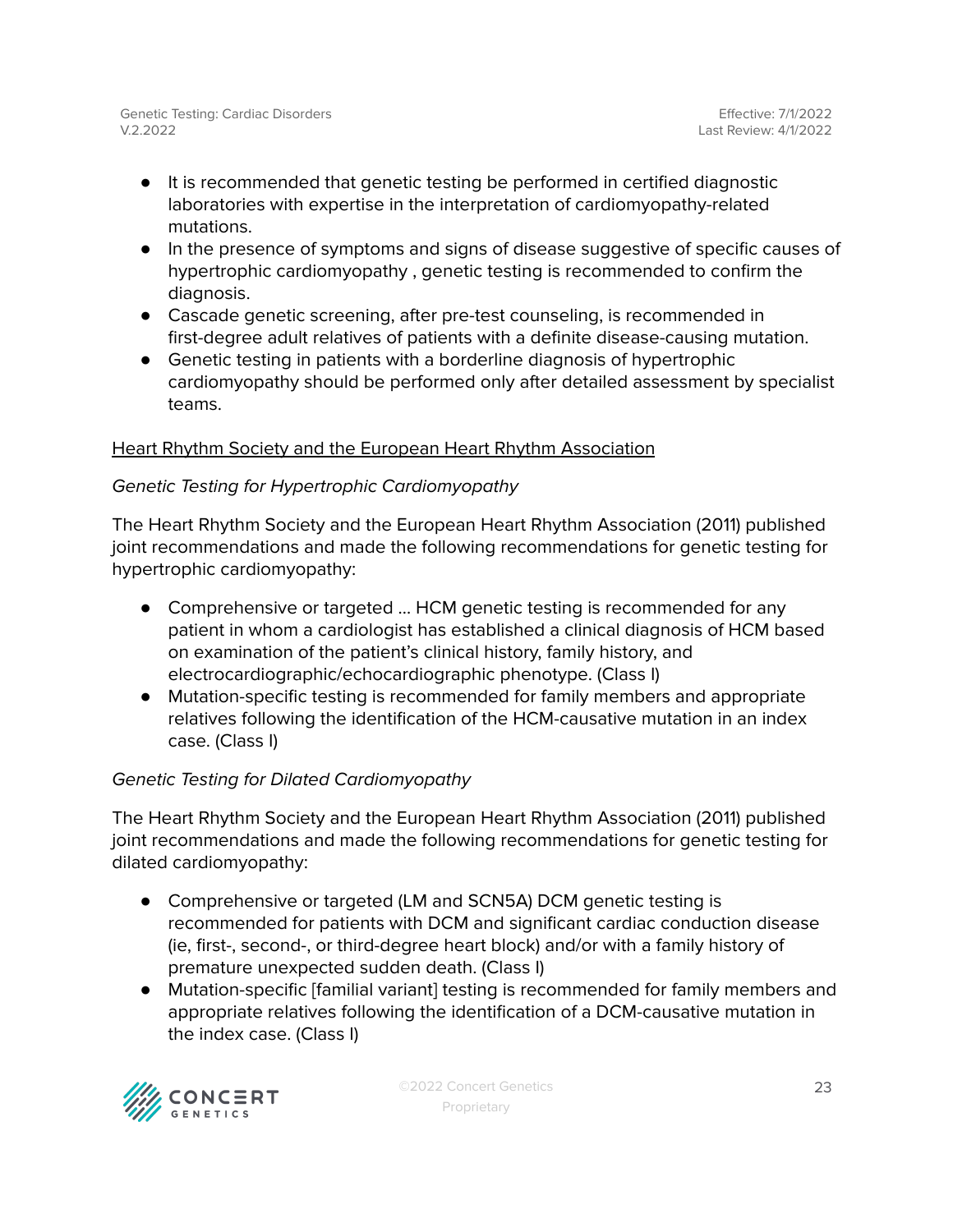● Genetic testing can be useful for patients with familial DCM to confirm the diagnosis, to recognize those who are at highest risk of arrhythmia and syndromic features, to facilitate cascade screening within the family, and to help with family planning. (Class IIa)

## Genetic Testing for Arrhythmogenic Cardiomyopathy/Arrhythmogenic Right Ventricular Cardiomyopathy

The Heart Rhythm Society and the European Heart Rhythm Association (2011) published joint recommendations and made the following recommendations for genetic testing for arrhythmogenic right ventricular cardiomyopathy:

- Mutation-specific genetic testing is recommended for family members and appropriate relatives following the identification of the ACM/ARVC-causative mutation in an index case. (Class I)
- Comprehensive or targeted (DSC2, DSG2, DSP, JUP, PKP2, and TMEM43) ACM/ARVC genetic testing can be useful for patients satisfying task force diagnostic criteria for ACM/ARVC. (Class IIa)

## Genetic Testing for Restrictive Cardiomyopathy

The Heart Rhythm Society and the European Heart Rhythm Association (2011) published joint recommendations and made the following recommendations for genetic testing for restrictive cardiomyopathy:

- Mutation-specific genetic testing is recommended for family members and appropriate relatives following the identification of a RCM-causative mutation in the index case. (Class I)
- RCM genetic testing may be considered for patients in whom a cardiologist has established a clinical index of suspicion for RCM based on examination of the patient's clinical history, family history, and electrocardiographic/ echocardiographic phenotype. (Class IIb)

### Genetic Testing for Left Ventricular Noncompaction

The Heart Rhythm Society and the European Heart Rhythm Association (2011) published joint recommendations and made the following recommendations for genetic testing for left ventricular noncompaction:

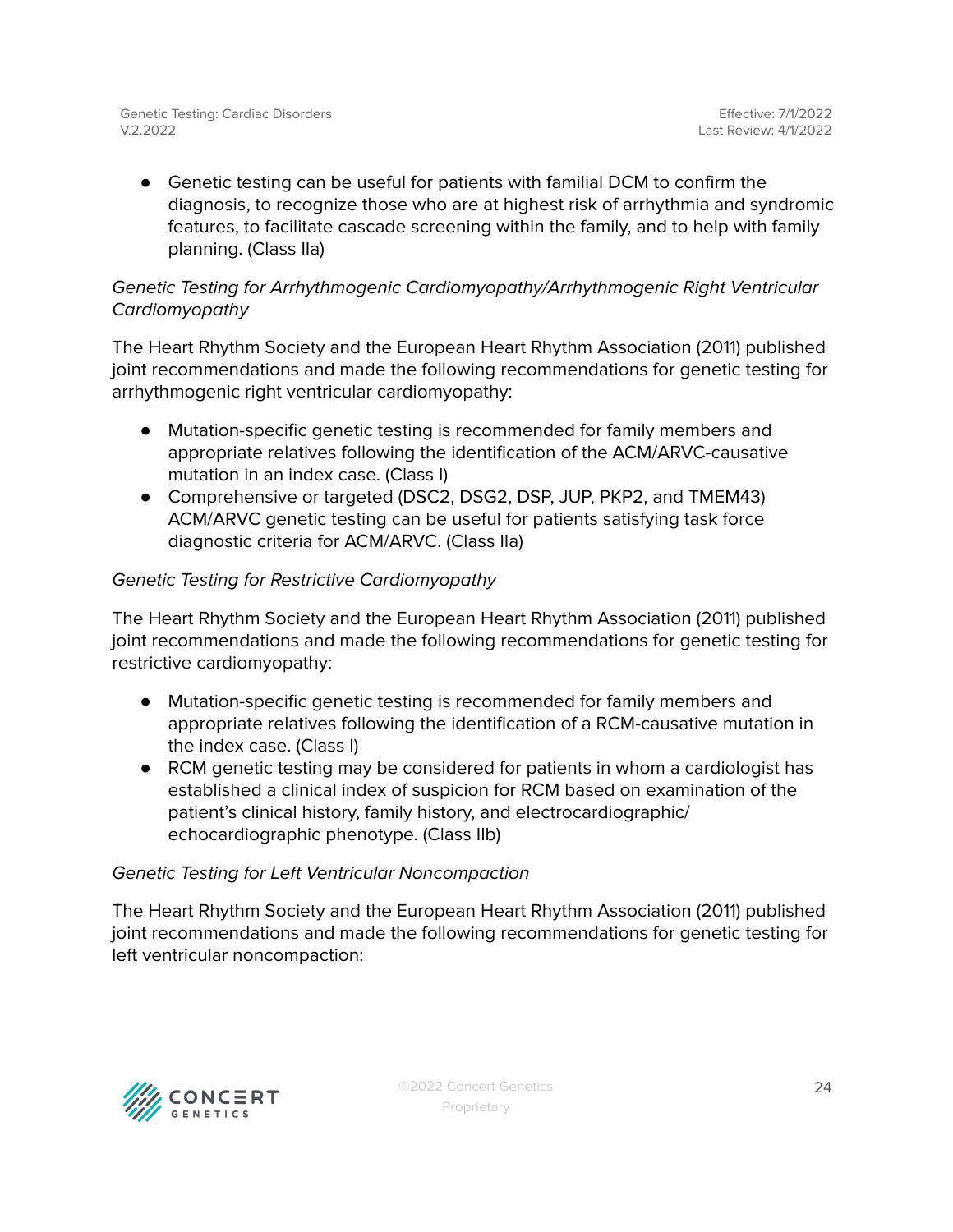- Mutation-specific genetic testing is recommended for family members and appropriate relatives following the identification of a LVNC-causative mutation in the index case. (Class I)
- LVNC genetic testing can be useful for patients in whom a cardiologist has established a clinical diagnosis of LVNC based on examination of the patient's clinical history, family history, and electrocardiographic/echocardiographic phenotype. (Class IIa)

## Genetic Testing for Long QT Syndrome

The Heart Rhythm Society and the European Heart Rhythm Association (2011) published joint recommendations and made the following recommendations for genetic testing for LQTS:

- Comprehensive or LQT1-3 (KCNQ1, KCNH2, SCN5A) targeted LQTS genetic testing is recommended for any patient in whom a cardiologist has established a strong clinical index of suspicion for LQTS based on examination of the patient's clinical history, family history, and expressed electrocardiographic (resting 12-lead ECGs and/or provocative stress testing with exercise or catecholamine infusion) phenotype. (Class I)
- Comprehensive or LQT1-3 (KCNQ1, KCNH2, SCN5A) targeted LQTS genetic testing is recommended for any asymptomatic patient with QT prolongation in the absence of other clinical conditions that might prolong the QT interval (such as electrolyte abnormalities, hypertrophy, bundle branch block, etc., ie, otherwise idiopathic) on serial 12-lead ECGs defined as QTc.480 ms (prepuberty) or.500 ms (adults). (Class I)
- Mutation-specific genetic testing is recommended for family members and other appropriate relatives subsequently following the identification of the LQTS-causative mutation in an index case. (Class I)
- Comprehensive or LQT1-3 (KCNQ1, KCNH2, SCN5A) targeted LQTS genetic testing may be considered for any asymptomatic patient with otherwise idiopathic QTc values.460 ms (prepuberty) or.480 ms (adults) on serial 12-lead ECGs. (Class I)

# Genetic Testing for Brugada Syndrome

The Heart Rhythm Society and the European Heart Rhythm Association (2011) published joint recommendations and made the following recommendations for genetic testing for BrS:

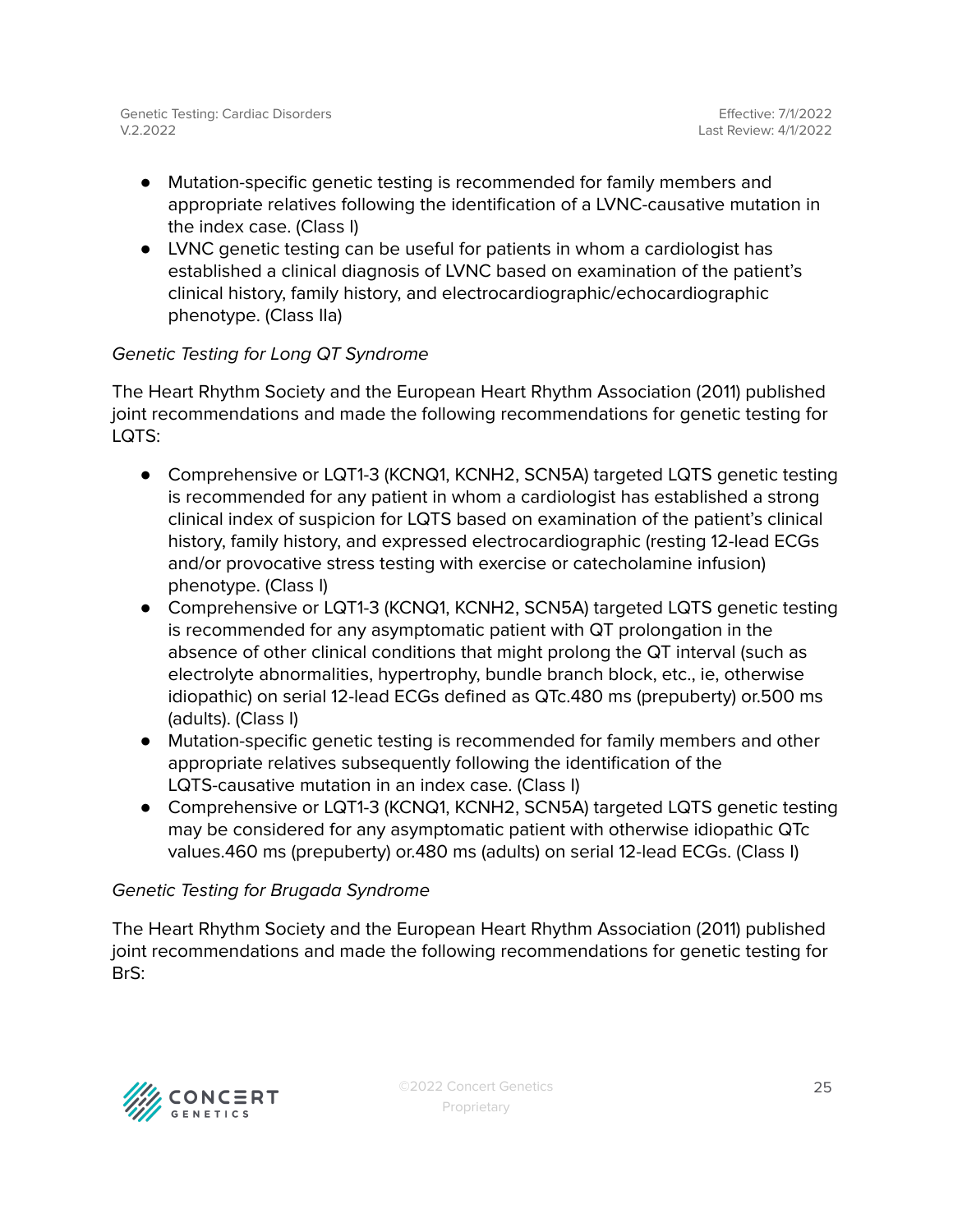- Mutation-specific genetic testing is recommended for family members and appropriate relatives following the identification of the BrS-causative mutation in an index case. (Class I)
- Comprehensive or BrS1 (SCN5A) targeted BrS genetic testing can be useful for any patient in whom a cardiologist has established a clinical index of suspicion for BrS based on examination of the patient's clinical history, family history, and expressed electrocardiographic (resting 12-lead ECGs and/or provocative drug challenge testing) phenotype. (Class IIa)
- Genetic testing is not indicated in the setting of an isolated type 2 or type 3 Brugada ECG pattern. (Class III)

## Genetic Testing for Catecholaminergic Polymorphic Ventricular Tachycardia

The Heart Rhythm Society and the European Heart Rhythm Association (2011) published joint recommendations and made the following recommendations for genetic testing for CPVT:

● Comprehensive or CPVT1 and CVPT2 (RYR2, CASQ2) targeted CPVT genetic testing is recommended for any patient in whom a cardiologist has established a clinical index of suspicion for CPVT based on examination of the patient's clinical history, family history, and expressed electrocardiographic phenotype during provocative stress testing with cycle, treadmill, or catecholamine infusion. Mutation-specific genetic testing is recommended for family members and appropriate relatives following the identification of the CPVT-causative mutation in an index case. (Class I)

### Genetic Testing for Short QT Syndrome

The Heart Rhythm Society and the European Heart Rhythm Association (2011) published joint recommendations and made the following recommendations for genetic testing for SQTS:

- Mutation-specific genetic testing is recommended for family members and appropriate relatives following the identification of the SQTS-causative mutation in an index case. (Class I)
- Comprehensive or SQT1-3 (KCNH2, KCNQ1, KCNJ2) targeted SQTS genetic testing may be considered for any patient in whom a cardiologist has established a strong clinical index of suspicion for SQTS based on examination of the patient's clinical history, family history, and electrocardiographic phenotype. (Class IIb)

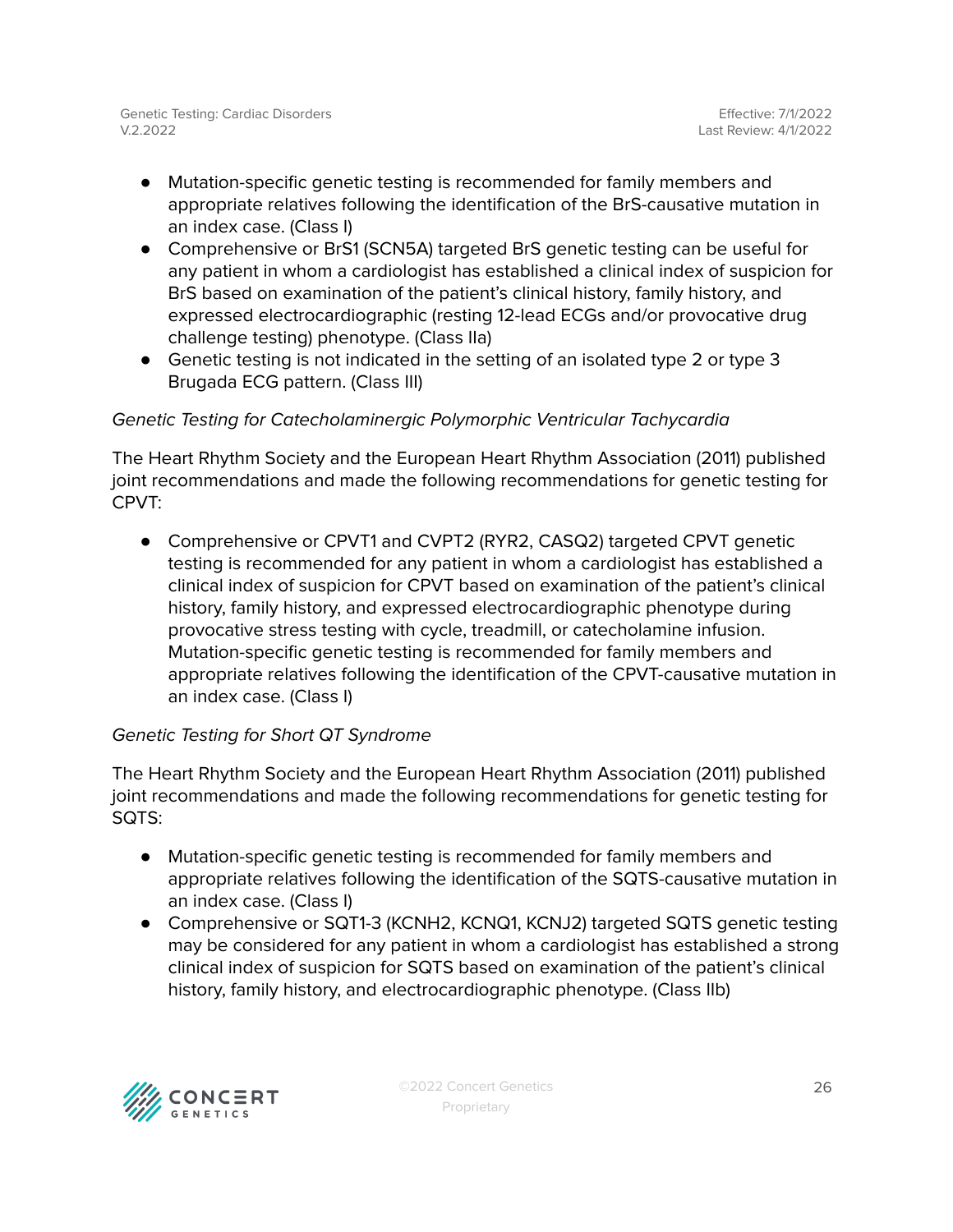#### Genetic Testing for Out-of-Hospital Cardiac Arrest Survivors

- In the survivor of an Unexplained Out-of-Hospital Cardiac Arrest, genetic testing should be guided by the results of medical evaluation and is used for the primary purpose of screening at-risk family members for subclinical disease. (Class I)
- Routine genetic testing, in the absence of a clinical index of suspicion for a specific cardiomyopathy or channelopathy, is not indicated for the survivor of an Unexplained Out-of-Hospital Cardiac Arrest. (Class III)

#### Genetic Testing in SUDS and SUDI

The Heart Rhythm Society, European Heart Rhythm Association, and the Asia Pacific Heart Rhythm Society (2013) issued an expert consensus statement on the diagnosis and management of patients with inherited primary arrhythmia syndromes, which included the following guidelines on genetic testing in SUDS and SUDI:

- Collection of blood and/or suitable tissue for molecular autopsy/postmortem genetic testing is recommended in all SUDS victims. (Class I)
- Collection of blood and/or suitable tissue for molecular autopsy is recommended in all SUDI victims. (Class I)
- Genetic screening of the first-degree relatives of a SUDS victim is recommended whenever a pathogenic mutation in a gene associated with increased risk of sudden death is identified by molecular autopsy in the SUDS victim. (Class I)
- An arrhythmia syndrome-focused molecular autopsy/postmortem genetic testing can be useful for all SUDI victims. (Class IIa)
- Genetic screening of the first-degree relatives of a SUDI victim is recommended whenever a pathogenic mutation in a gene associated with increased risk of sudden death is identified by molecular autopsy in the SUDI victim. Obligate mutations carriers should be prioritized. (Class I)

#### Asia Pacific Heart Rhythm Society and Heart Rhythm Society

The Asia Pacific Heart Rhythm Society (APHRS) and Heart Rhythm Society (HRS) published an expert consensus statement (2020) on the investigation of decedents with sudden unexplained death and patients with sudden cardiac arrest, and of their families that includes the following "take-home messages" related to genetic testing:

● For survivors of sudden cardiac arrest (SCA), victims of sudden unexplained death (SUD), and their relatives, a multidisciplinary team is central to thorough investigation, so as to maximize the opportunity to make a diagnosis. Where there has been an SCD or resuscitated SCA and a genetic cause is suspected, genetic

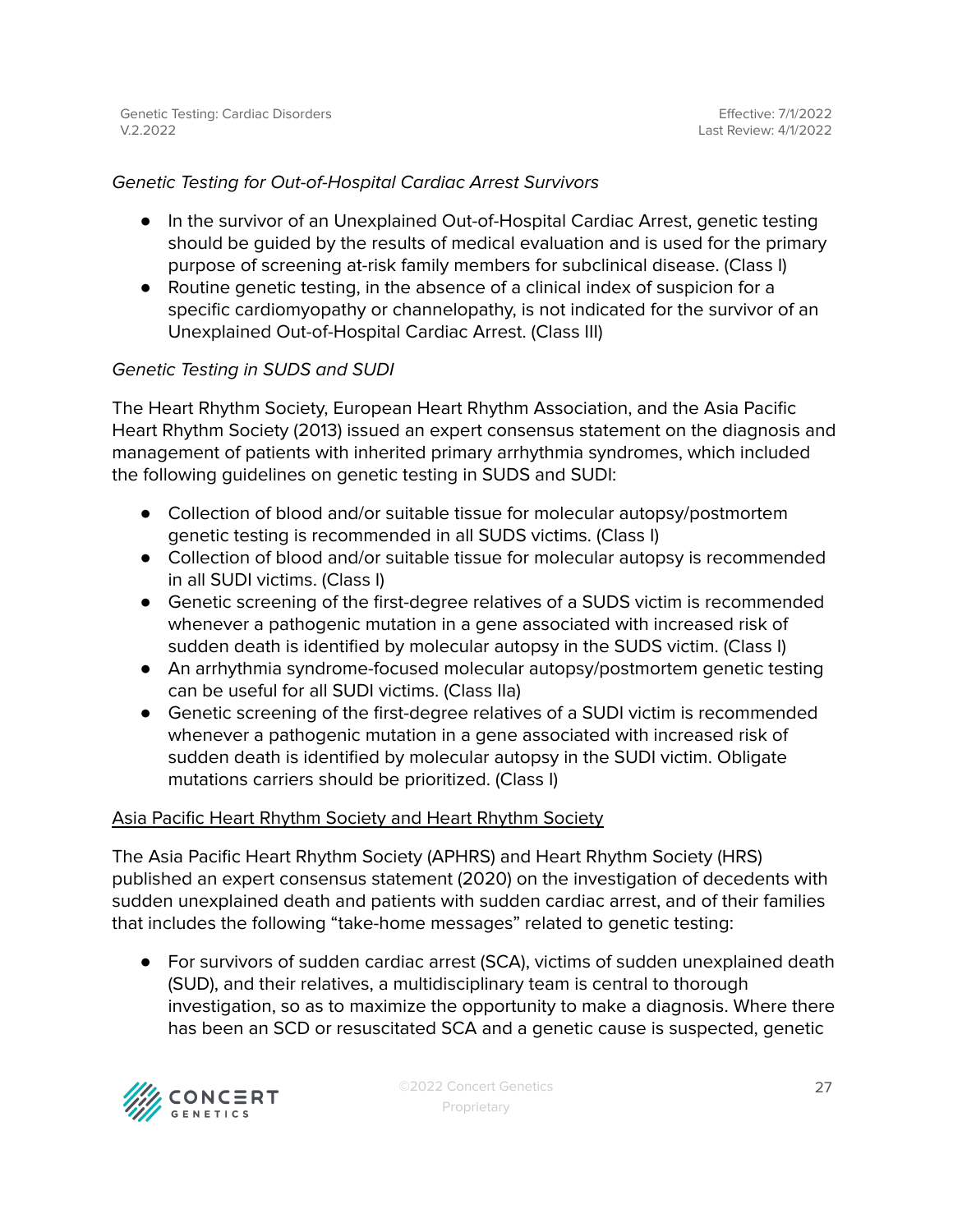testing and counseling is essential for families, to ensure that risks, benefits, results, and the clinical significance of genetic testing can be discussed.

- A comprehensive autopsy is an essential part of the investigation of SUD and should include collection and storage of tissue suitable for genetic analysis. When the autopsy suggests a possible genetic cause, or no cause and the heart is normal, referral to a multidisciplinary team for further investigation is indicated.
- For victims of SCD or survivors of cardiac arrest where the phenotype is known, genetic testing of the proband focused on likely candidate genes, along with clinical evaluation of family members, aids in identifying family members with, or at risk of developing, the same condition.
- For the investigation of SCA survivors, essential inquiry includes detailed personal and family history, witness accounts, physical examination, multiple electrocardiograms (ECGs), and cardiac imaging. Ambulatory monitoring and/or provocative testing (exercise, pharmacological, and invasive electrophysiological) may provide additional useful information. A sample suitable for future DNA testing should be taken early in the patient's course and stored.
- Genetic investigation of SCA survivors is best undertaken at a center with multidisciplinary care infrastructure and should focus on likely candidate genes known to be causally related to the suspected phenotype. In some cases, genetic evaluation without a suspected phenotype may be undertaken with appropriate genetic counseling, although genetic evaluation of patients with a known nongenetic cause of cardiac arrest is discouraged.

European Society of Human Genetics, European Council of Legal Medicine, European Society of Cardiology working group on myocardial and pericardial diseases, European Reference Network for rare, low prevalence and complex diseases of the heart (ERN GUARD-Heart), Association for European Cardiovascular Pathology

### Genetic Testing for Sudden Cardiac Death

The European Society of Human Genetics, European Council of Legal Medicine, European Society of Cardiology working group on myocardial and pericardial diseases, European Reference Network for rare, low prevalence and complex diseases of the heart (ERN GUARD-Heart), Association for European Cardiovascular Pathology (2019) made the following recommendations related to genetic testing in the context of sudden cardiac death:

● Increasing the proportion of both medicolegal and medical autopsy in case of sudden, unexpected natural death should be a major objective. This should be

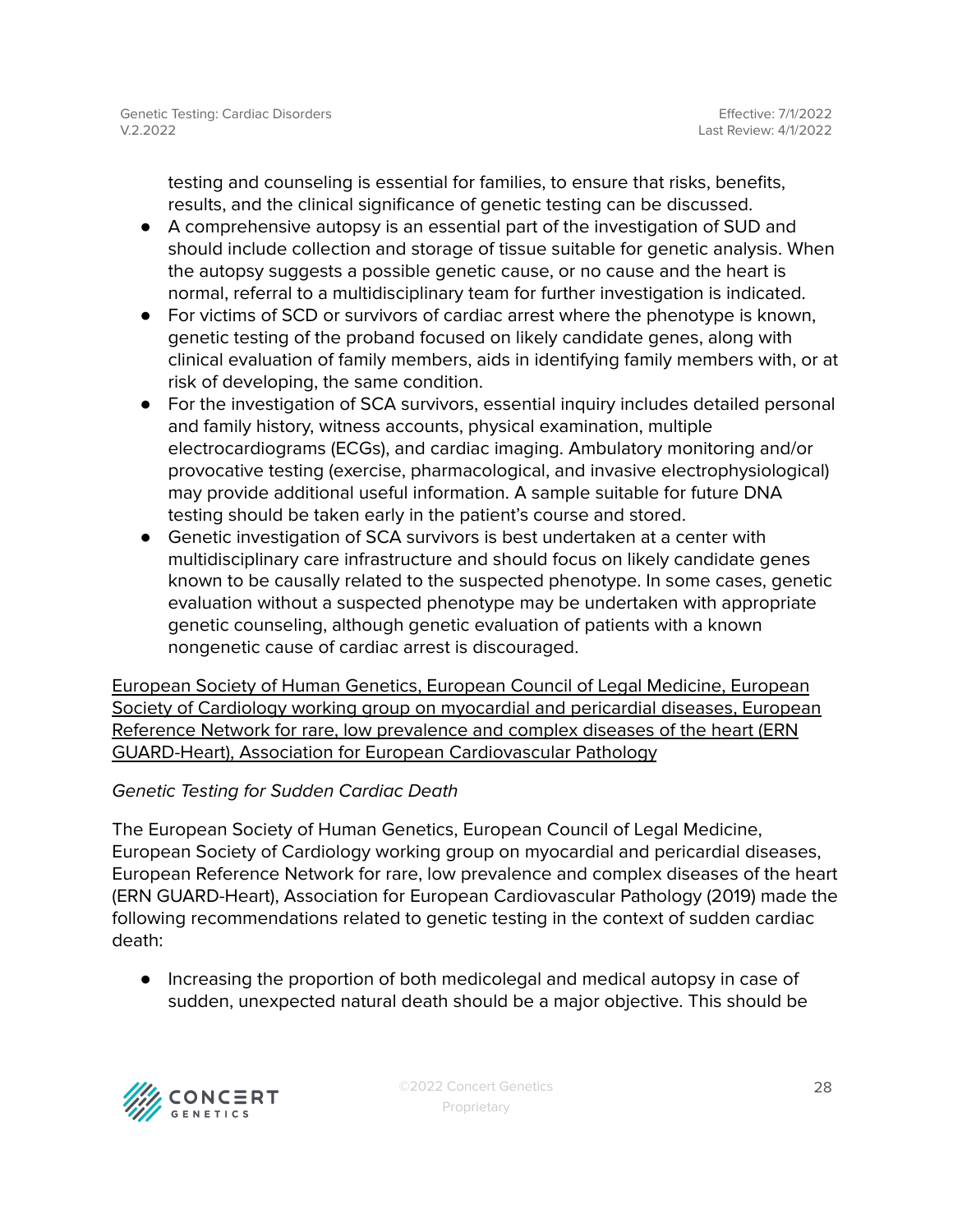mandatory for deaths under the age of 40, it should be considered for deaths between ages 40 and 65, and evaluated on a case by case basis after age 65.

- In cases of sudden (cardiac) death, a full autopsy should be performed, including heart dissection, sampling for possible genetic and toxicological analysis, and examination should adhere to minimal standards as per European guidelines. Guidelines should be made mandatory in European countries by seeking support from Ministries of Health and Justice.
- Information on genetic testing and communication of genetic test results should be given in compliance with standard procedures in clinical genetics and with the appropriate national legislation. Familial communication and appropriate cascade testing should be approached in a systematic fashion using genetic services where possible. We consider that there can be no duty to warn all relatives, but that a responsible system will make attempts to alert relatives when appropriate.
- A multidisciplinary cardiogenetic team should conduct the family investigation. The appropriate genetic test should be considered according to a combination of pathology findings, family history, and the results of cardiac family screening. The genetic test should be performed on the DNA of the deceased in the first instance, and testing of relatives should then be offered if a variant affecting function (pathogenic or likely pathogenic variant) is identified.

#### Familial Hypercholesterolemia

#### Migliara et al. (2017)

Migliara et al. (2017) conducted a systematic review of guidelines on genetic testing and patient management of individuals with familial hypercholesterolemia (FH). The literature search, conducted through April 2017, identified 10 guidelines for inclusion. Three of the guidelines were developed within the U. S.: those by the National Lipid Association, International FH Foundation, and American Association of Clinical Endocrinologists and American College of Endocrinology. Guidance from the National Institute for Health and Care Excellence was also included in the review. The quality of the guidelines was assessed using the Appraisal of Guidelines for Research and Evaluation II) instrument, with guideline quality ranging from average to good. Most guidelines agreed that genetic testing follows cholesterol testing, physical findings distinctive of FH, and highly suggestive family history of FH. Universal screening for FH was not recommended. This review highlighted the

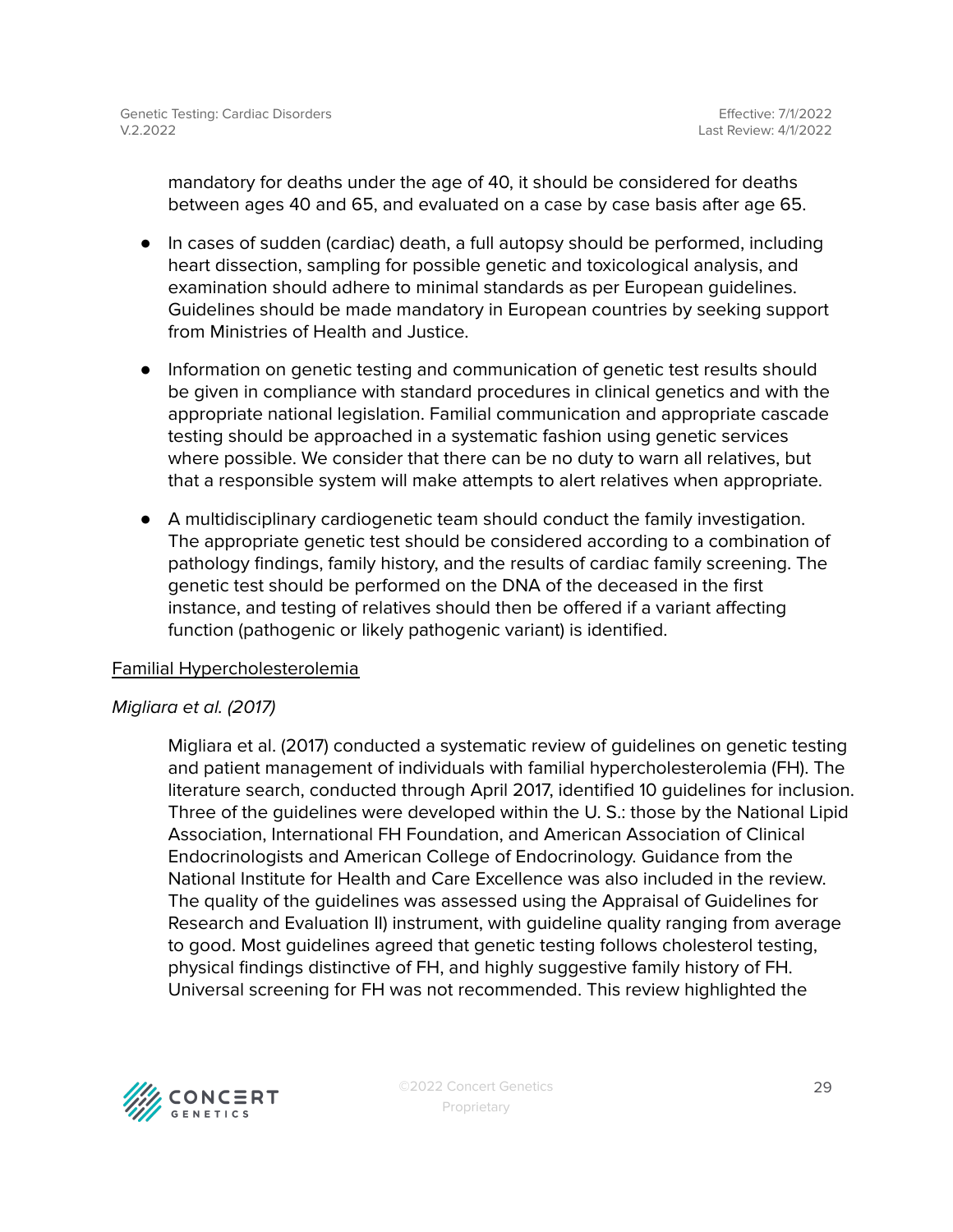importance of genetic testing for FH in children, because aggressive treatment at an earlier age may prevent premature coronary heart disease.

### Musunuru et al, (2020)

"An international expert panel convened by the FH Foundation wrote a scientific statement on clinical genetic testing for FH. This statement generally recommends genetic testing of FH genes (LDLR, APOB, PCSK9, and potentially other genes if warranted by the patient phenotype; Table 3) for individuals with hypercholesterolemia for which an inherited variant is a likely cause. The statement highlights individuals with some combination of persistent elevated low-density lipoprotein cholesterol levels, personal history of premature coronary artery disease, family history of hypercholesterolemia, and family history of premature coronary artery disease who should be offered or may be considered for genetic testing (Table 4). In addition, cascade genetic testing should be offered to all at-risk family members of an individual found to have a pathogenic variant in a FH gene. Genetic testing for FH is expected to result in a higher rate of diagnosis among patients with FH, more effective cascade testing, the initiation of therapies at earlier ages, and more accurate risk stratification."

### National Heart, Lung, and Blood Institute

Recommendations from an expert panel on cardiovascular health and risk reduction in children and adolescents were published in 2011. The report contained the following recommendations (see Table 1 below).

### **Table 1. Recommendations on Cardiovascular Health and Risk Reduction in Children and Adolescents**

| Recommendation                                                                                                                                                                                                                                                                                                                                                                                                         | <b>GOE</b> |
|------------------------------------------------------------------------------------------------------------------------------------------------------------------------------------------------------------------------------------------------------------------------------------------------------------------------------------------------------------------------------------------------------------------------|------------|
| "The evidence review supports the concept that early identification<br>and control of dyslipidemia throughout youth and into adulthood<br>will substantially reduce clinical CVD risk beginning in young adult<br>life. Preliminary evidence in children with heterozygous FH with<br>markedly elevated LDL-C indicates that earlier treatment is<br>associated with reduced subclinical evidence of atherosclerosis." | B          |
| "TC and LDL-C levels fall as much as 10-20% or more during<br>puberty."                                                                                                                                                                                                                                                                                                                                                | В          |

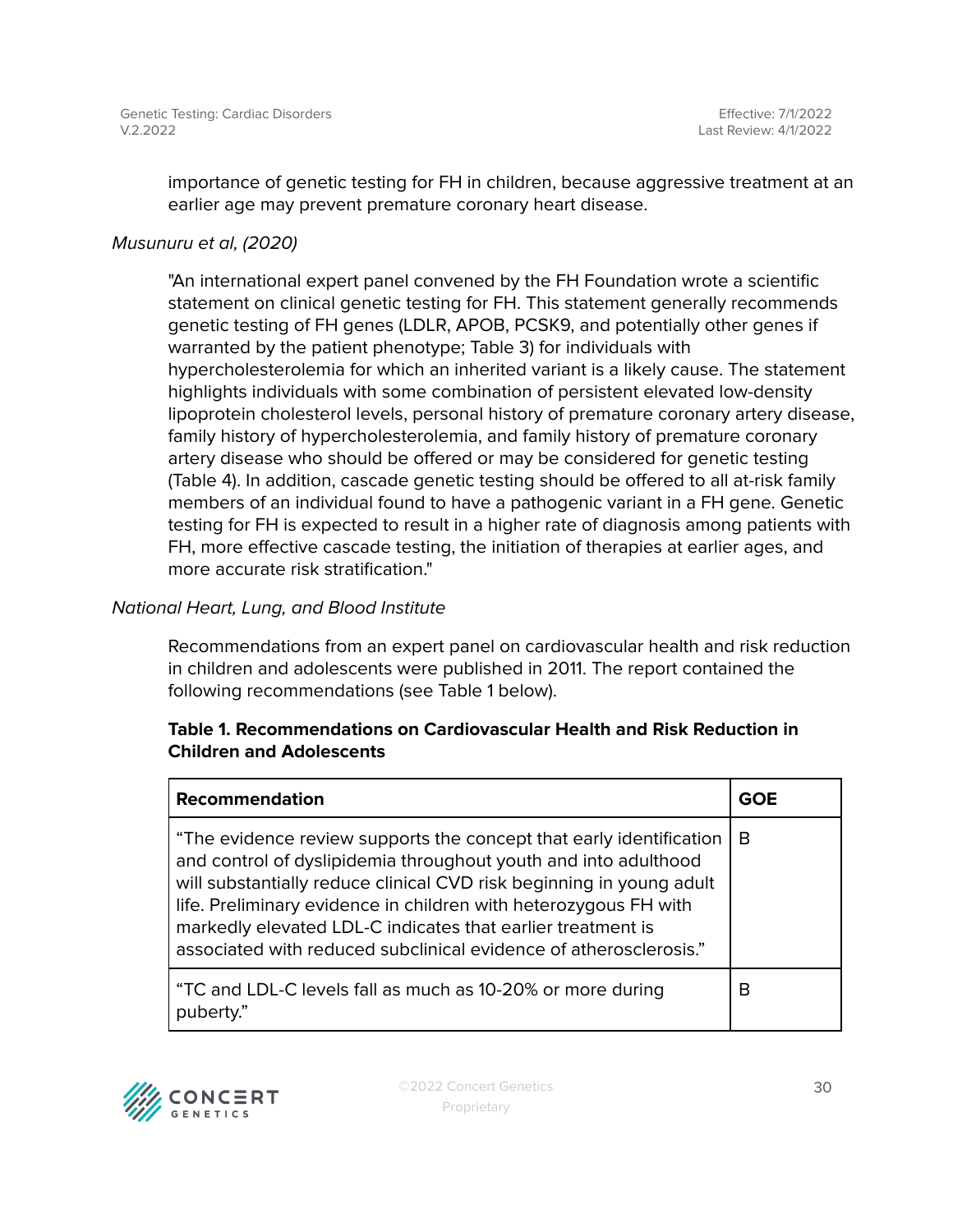D

"Based on this normal pattern of change in lipid and lipoprotein levels with growth and maturation, age 10 years (range age 9-11 years) is a stable time for lipid assessment in children. For most children, this age range will precede onset of puberty."

CVD: cardiovascular disease; FH: familial hypercholesterolemia;GOE: grade of evidence; LDL-C: low-density lipoprotein cholesterol; TC: triglycerides.

## American College of Cardiology/American Heart Association

The American College of Cardiology/American Heart Association Joint Committee on Clinical Practice Guidelines published an updated guideline for the diagnosis and treatment of patients with hypertrophic cardiomyopathy (2020), which stated the following with regard to genetic testing for HCM:

"Counseling patients with HCM regarding the potential for genetic transmission of HCM is one of the corner-stones of care. Screening first-degree family members of patients with HCM, using either genetic testing or an imaging/electrocardiographic surveillance protocol, can begin at any age and can be influenced by specifics of the patient/family history and family preference. As screening recommendations for family members hinge on the pathogenicity of any detected variants, the reported pathogenicity should be reconfirmed every 2 to 3 years."

[back](#page-1-0) to top

# <span id="page-30-0"></span>**REFERENCES**

- 1. Cirino AL, Ho C. Hypertrophic Cardiomyopathy Overview. 2008 Aug 5 [Updated 2019 Jun 6]. In: Adam MP, Ardinger HH, Pagon RA, et al., editors. GeneReviews® [Internet]. Seattle (WA): University of Washington, Seattle; 1993-2020. Available from: <https://www.ncbi.nlm.nih.gov/books/NBK1768/>
- 2. Hershberger RE, Givertz MM, Ho CY, et al. Genetic Evaluation of Cardiomyopathy-A Heart Failure Society of America Practice Guideline. J Card Fail. 2018;24(5):281-302. doi:10.1016/j.cardfail.2018.03.004

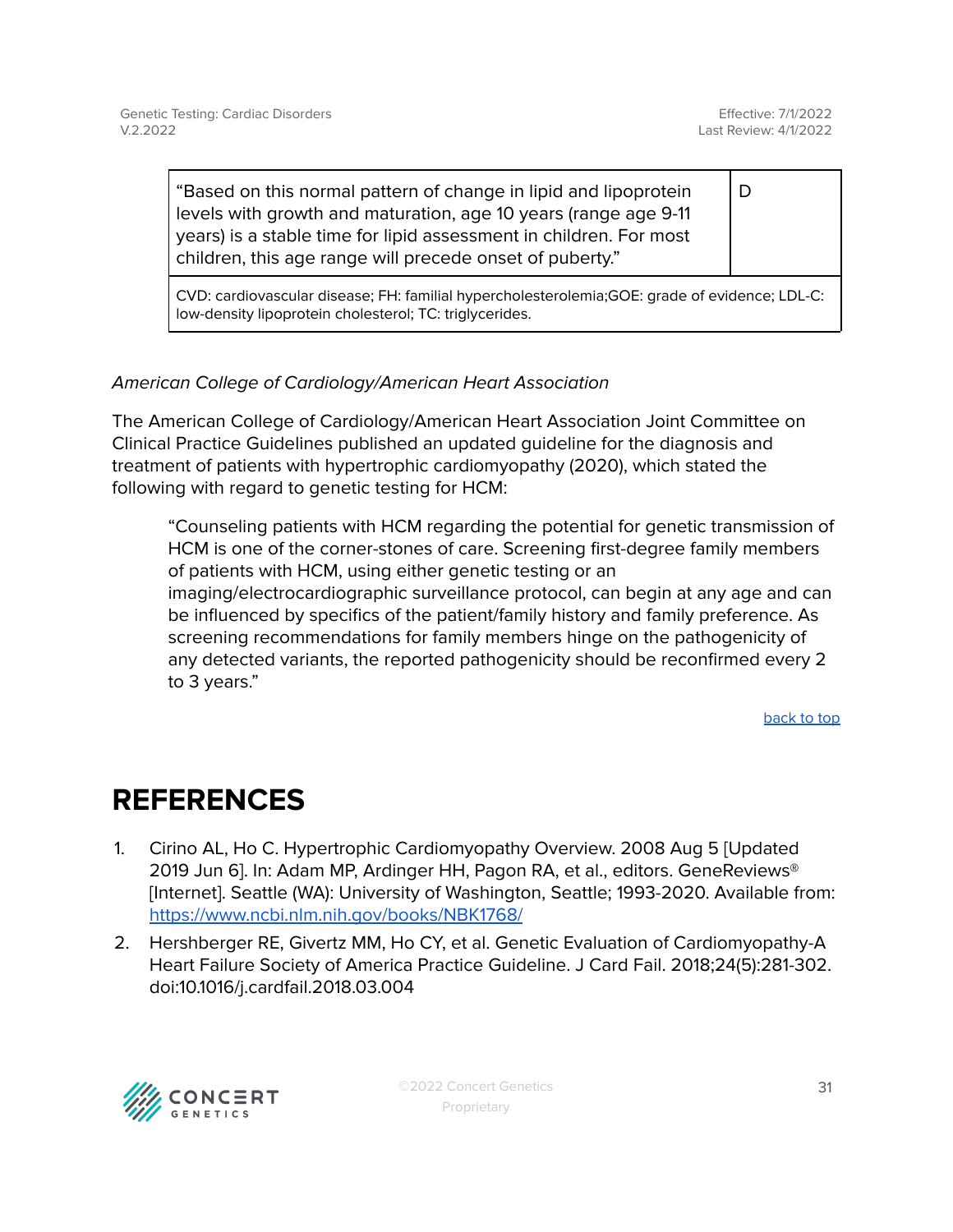- 3. Authors/Task Force members, Elliott PM, Anastasakis A, et al. 2014 ESC Guidelines on diagnosis and management of hypertrophic cardiomyopathy: the Task Force for the Diagnosis and Management of Hypertrophic Cardiomyopathy of the European Society of Cardiology (ESC). Eur Heart J. 2014;35(39):2733-2779. doi:10.1093/eurheartj/ehu284
- 4. Gersh BJ, Maron BJ, Bonow RO, et al. 2011 ACCF/AHA guideline for the diagnosis and treatment of hypertrophic cardiomyopathy: a report of the American College of Cardiology Foundation/American Heart Association Task Force on Practice Guidelines. Circulation. 2011;124(24):e783-e831. doi:10.1161/CIR.0b013e318223e2bd
- 5. Ackerman MJ, Priori SG, Willems S, et al. HRS/EHRA expert consensus statement on the state of genetic testing for the channelopathies and cardiomyopathies this document was developed as a partnership between the Heart Rhythm Society (HRS) and the European Heart Rhythm Association (EHRA). Heart Rhythm. 2011;8(8):1308-1339. doi:10.1016/j.hrthm.2011.05.020
- 6. Hershberger RE, Morales A. Dilated Cardiomyopathy Overview. 2007 Jul 27 [Updated 2018 Aug 23]. In: Adam MP, Ardinger HH, Pagon RA, et al., editors. GeneReviews® [Internet]. Seattle (WA): University of Washington, Seattle; 1993-2020. Available from: <https://www.ncbi.nlm.nih.gov/books/NBK1309/>
- 7. Hershberger RE, Givertz MM, Ho CY, et al. Genetic evaluation of cardiomyopathy: a clinical practice resource of the American College of Medical Genetics and Genomics (ACMG) [published correction appears in Genet Med. 2019 Oct;21(10):2406-2409]. Genet Med. 2018;20(9):899-909. doi:10.1038/s41436-018-0039-z
- 8. Bozkurt B, Colvin M, Cook J, et al. Current Diagnostic and Treatment Strategies for Specific Dilated Cardiomyopathies: A Scientific Statement From the American Heart Association [published correction appears in Circulation. 2016 Dec 6;134(23 ):e652]. Circulation. 2016;134(23):e579-e646. doi:10.1161/CIR.0000000000000455
- 9. McNally E, MacLeod H, Dellefave-Castillo L. Arrhythmogenic Right Ventricular Cardiomyopathy. 2005 Apr 18 [Updated 2017 May 25]. In: Adam MP, Ardinger HH, Pagon RA, et al., editors. GeneReviews® [Internet]. Seattle (WA): University of Washington, Seattle; 1993-2020. Available from: <https://www.ncbi.nlm.nih.gov/books/NBK1131/>
- 10. Marcus FI, McKenna WJ, Sherrill D, et al. Diagnosis of arrhythmogenic right ventricular cardiomyopathy/dysplasia: proposed modification of the Task Force Criteria. Eur Heart J. 2010;31(7):806-814. doi:10.1093/eurheartj/ehq025
- 11. Alders M, Bikker H, Christiaans I. Long QT Syndrome. 2003 Feb 20 [Updated 2018 Feb 8]. In: Adam MP, Ardinger HH, Pagon RA, et al., editors. GeneReviews® [Internet].

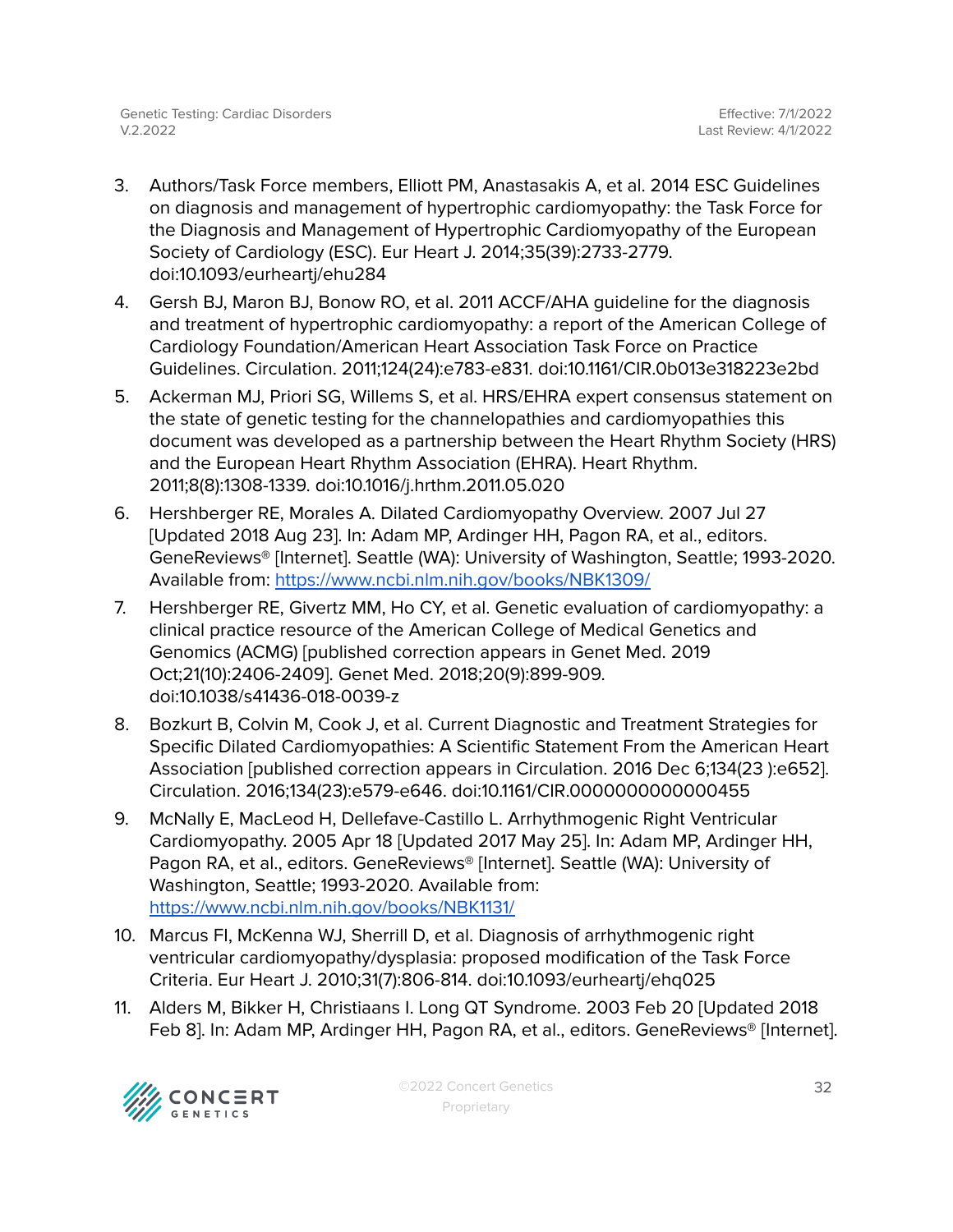Seattle (WA): University of Washington, Seattle; 1993-2020. Available from: <https://www.ncbi.nlm.nih.gov/books/NBK1129/>

- 12. Brugada R, Campuzano O, Sarquella-Brugada G, et al. Brugada Syndrome. 2005 Mar 31 [Updated 2016 Nov 17]. In: Adam MP, Ardinger HH, Pagon RA, et al., editors. GeneReviews® [Internet]. Seattle (WA): University of Washington, Seattle; 1993-2020. Available from: <https://www.ncbi.nlm.nih.gov/books/NBK1517/>
- 13. Napolitano C, Priori SG, Bloise R. Catecholaminergic Polymorphic Ventricular Tachycardia. 2004 Oct 14 [Updated 2016 Oct 13]. In: Adam MP, Ardinger HH, Pagon RA, et al., editors. GeneReviews® [Internet]. Seattle (WA): University of Washington, Seattle; 1993-2020. Available from: <https://www.ncbi.nlm.nih.gov/books/NBK1289/>
- 14. Priori SG, Wilde AA, Horie M, et al. HRS/EHRA/APHRS expert consensus statement on the diagnosis and management of patients with inherited primary arrhythmia syndromes: document endorsed by HRS, EHRA, and APHRS in May 2013 and by ACCF, AHA, PACES, and AEPC in June 2013. Heart Rhythm. 2013;10(12):1932-1963. doi:10.1016/j.hrthm.2013.05.014
- 15. Arbustini E, Favalli V, Narula N, Serio A, Grasso M. Left Ventricular Noncompaction: A Distinct Genetic Cardiomyopathy? [published correction appears in J Am Coll Cardiol. 2016 Oct 18;68(16):1821]. J Am Coll Cardiol. 2016;68(9):949-966. doi:10.1016/j.jacc.2016.05.096
- 16. Stiles MK, Wilde AAM, Abrams DJ, et al. 2020 APHRS/HRS Expert Consensus Statement on the Investigation of Decedents with Sudden Unexplained Death and Patients with Sudden Cardiac Arrest, and of Their Families [published online ahead of print, 2020 Oct 13]. Heart Rhythm. 2020;S1547-5271(20)30953-X. doi:10.1016/j.hrthm.2020.10.010
- 17. Migliara G, Baccolini V, Rosso A, et al. Familial Hypercholesterolemia: A Systematic Review of Guidelines on Genetic Testing and Patient Management. Front Public Health. 2017;5:252. Published 2017 Sep 25. doi:10.3389/fpubh.2017.00252
- 18. Musunuru K, Hershberger RE, Day SM, et al. Genetic Testing for Inherited Cardiovascular Diseases: A Scientific Statement From the American Heart Association. Circ Genom Precis Med. 2020;13(4):e000067. doi:10.1161/HCG.0000000000000067
- 19. Expert Panel on Integrated Guidelines for Cardiovascular Health and Risk Reduction in Children and Adolescents; National Heart, Lung, and Blood Institute. Expert panel on integrated guidelines for cardiovascular health and risk reduction in children and adolescents: summary report. Pediatrics. 2011;128 Suppl 5(Suppl 5):S213-S256. doi:10.1542/peds.2009-2107C